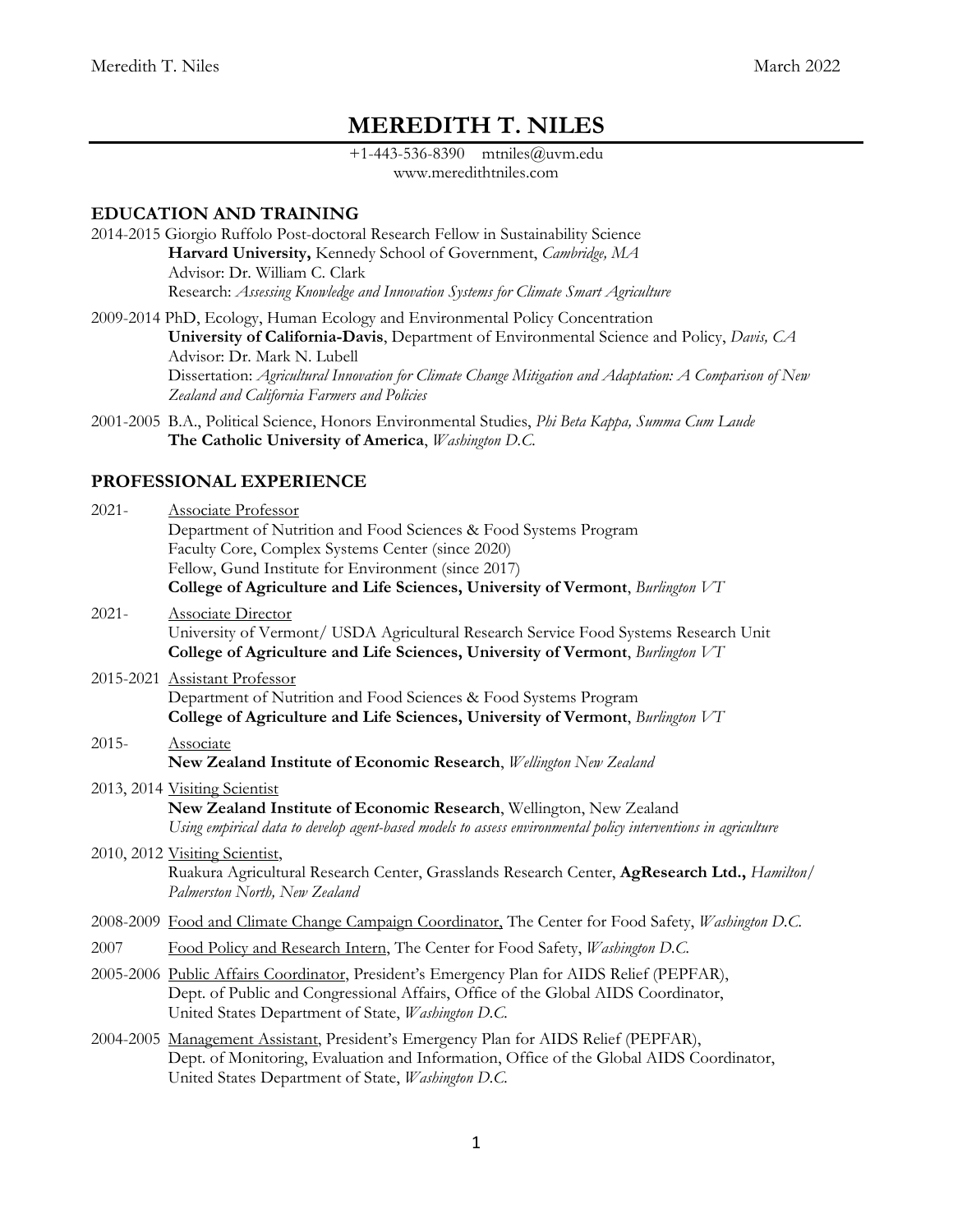Relevant Consulting Experience:

- Farmer Livelihood Changes with Climate Smart Agriculture, **Climate Change Agriculture and Food Security (CCAFS) Program**, (2021)
- Expanding the Potential of Carbon Markets in Agriculture, **USDA**, (2020)
- Transformative Climate Adaptation for Crop Systems, **World Resources Institute & TetraTech**, (2018)
- Climate Change and Food Systems Impacts and Opportunities, **Meridian Institute & Global Alliance for the Future of Food**, (2017-2018)
- Nitrogen Management Carbon Offset Protocol Expansion, **Environmental Defense Fund**, (2016-2018)
- Climate Change Mitigation Through Livestock, Food Waste and Dietary Changes, **Natural Resources Defense Council**, (2014-2015)
- Nitrogen Management Project Offset Protocol, **Climate Action Reserve**, (2013-2014)
- Environment and Sustainability Consultant, **Millstone Advisors**, (2012-2013)
- Grasslands Carbon Offset Protocol, **Climate Action Reserve**, (2012)
- Environmental Consultant-Manure Management, **Organic Valley Dairy Cooperative**, (2011)
- Food and Environment Consultant, **Clif Bar Company**, (2011)
- Social Network Analyst, **Agency for Educational Development/US Agency for International Development**, (2010)
- Agriculture and Science Consultant, **National Cooperative Grocers Association**, (2009-2011)

## **SCHOLARSHIP STATEMENT AND SCIENTIFIC CONTRIBUTIONS**

I am an interdisciplinary food systems scientist that studies behavior and policy in social-ecological food systems and health. My research focus is primarily in advancing efforts to achieve sustainable food security and improve health and environmental outcomes from food systems. I am deeply committed to ensuring my academic research is available to the public and stakeholders to meet a land-grant mission, and publish in open access journals, develop research and policy briefs, and archive my research in publicly available repositories. My major career contributions to science include:

**1. COVID-19 Impacts on Food Security and Food Systems:** My most recent research focuses on the impact of the COVID-19 pandemic on food access, food security and health outcomes, especially in rural regions. This work began in Vermont in March 2020, but then integrated multiple institutions to implement common survey instruments and analysis. This effort grew into NFACT- The National Food Access and COVID Research Team, which currently involves 18 study sites across 15 states in the U.S. I currently serve as Director of NFACT, and we are integrating data across study sites and conducting ongoing studies and analysis. NFACT has collectively published 40 policy briefs and 10 publications since June 2020. All survey instruments are publicly available through Harvard Dataverse.

2. **Food and Nutritional Security During Global Environmental Change**: This work has involved mixed methods ranging from interviews to global scale models and integration of social and ecological data. The novelty of this work is in the integration of climate data with sociological data measuring food security and other human impacts, especially across scales. Emerging efforts in this area are examining how nutritional stability and diet diversity may shift with climate and other environmental changes. This work has demonstrated clear links between climate shocks/extreme events, decreased rainfall, increased temperatures, and global land grabbing on reduced food security and diet quality in both adults and children in low and middle-income countries.

3. **Sustainable Food Production**: My long-standing research focuses on understanding the barriers for farmers to adopt more sustainable management practices to facilitate sustainable food security and improved health and environmental outcomes. This work examines farmer's adoption of climate mitigation and adaptation practices, water management practices, nutrient management, and cover crop adoption.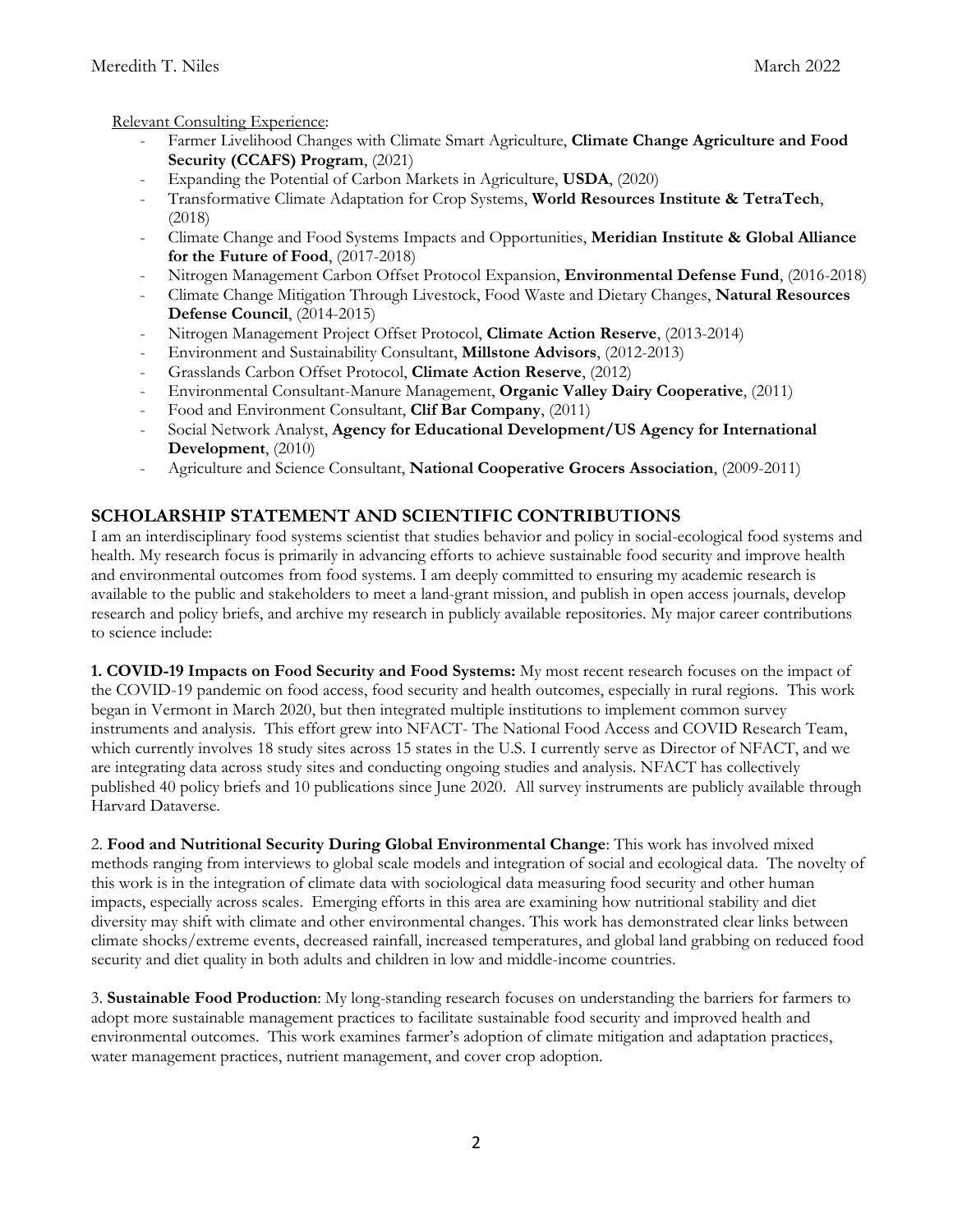## **PEER-REVIEWED PUBLICATIONS**

**\*** Indicates an undergraduate student author † Indicates a graduate student author

Please note: My most up to date publications can be found at: [Google Scholar Profile](https://scholar.google.com/citations?user=MCBQlTgAAAAJ&hl=en)

71) McCarthy, A., Belarmino, E., Bertmann, F., **Niles, M.T**. Food security impacts of the COVID-19 pandemic: Following a cohort of Vermonters during the first year. Accepted at *Nutrients*. Pre-print: <https://www.medrxiv.org/content/10.1101/2021.10.20.21265283v1>

70) Rodríguez-Cruz, L.A. †, Álvarez-Berríos, N., **Niles, M.T**. Social-ecological interactions in a disaster context: Puerto Rican farmer households' food security after Hurricane Maria. Environmental Research Letters. https://doi.org/10.1088/1748-9326/ac6004

69) Dawson, D., Morales, E., McKiernan, E.C., **Niles, M.T**., Schimanski, L.A., Alperin, J. The role of collegiality in academic review, promotion, and tenure. PLOS One. Pre-print: https://biorxiv.org/cgi/content/short/2022.01.05.475103v1

68) Hebert-Dufresne, L., Waring, T.M., St-Onge, G., **Niles, M.T**., Corlew, L.K., Dube, M.P., Miller, S.J., Gotelli, N., McGill, B.J. Source-sink behavioural dynamics limit institutional evolution in a group-structured society. Royal Society Open Science.9211743211743. http://doi.org/10.1098/rsos.211743

67) **Niles, M.T**., et al. A multi-site analysis of the prevalence of food security in the United States, before and during the COVID-19 Pandemic. *Current Developments in Nutrition*. Volume 5, Issue 12, December 2021, nzab135, https://doi.org/10.1093/cdn/nzab135

66) White, A. †, Faulkner, J., Conner, D., **Niles, M.T**., Barbieri, L., Mendez, V.E., Adair, E.C., Twombly, C. 2021. Measuring the supply of ecosystem services from alternative soil & nutrient management practices: a transdisciplinary, field-scale approach. *Sustainability*. 13(18), 10303; https://doi.org/10.3390/su131810303

65) Ryschawy, J., Kelly, S., Gaudin, A., Garrett, R., **Niles, M.T.** 2021. Moving niche agroecological initiatives to the mainstream: A case-study of sheep-vineyard integration in California. *Land Use Policy*. 109:105680. https://doi.org/10.1016/j.landusepol.2021.105680

64) Nicholson, C., Emery, B.F. †, **Niles, M.T.** 2021. Global relationships between crop diversity and nutritional stability. *Nature Communications*. 12: 5310. https://doi.org/10.1038/s41467-021-25615-2

63) Bertmann, F., Rogomentich, K.\* , Belarmino, E.H., **Niles, M.T.** 2021. The Food Bank and Food Pantries Help Food Insecure Participants Maintain Fruit and Vegetable Intake During COVID-19. Frontiers in Nutrition 8, 510. https://www.frontiersin.org/article/10.3389/fnut.2021.673158

62) Rodriguez-Cruz, L. †, Moore, M. †, **Niles, M.T**. 2021. Puerto Rican Farmers' Obstacles Towards Recovery and Adaptation Strategies after Hurricane Maria: A Mixed-Methods Approach to Understanding Adaptive Capacity. *Frontiers in Sustainable Food Systems*. 5:22. https://doi.org/10.3389/fsufs.2021.662918

61) Gisbert-Queral, M., Henningsen, A., **Niles, M.T**., Kebreab, E., Tigden, A.J., Mueller, N.D. Climate impacts and adaptation in US dairy systems. *Nature Food*. 2, 894–901 (2021). https://doi.org/10.1038/s43016-021-00372-z

60) Snider, M.A.†, Ziegler, S.E., Darby, H.M., Soder, K.J., Brito, A.F., Beidler, B., Flack, S., Greenwood, S.L., **Niles, M.T.** 2021. An overview of organic, grassfed dairy farm management and factors related to higher milk production. Renewable Agriculture and Food Systems, 1-9. doi:10.1017/S1742170521000284

59) Clements, R. †, Birthisel, S.K., Daigneault, A., Gallandt, E., Johnson, D., Wentworth, T., **Niles, M.T**. (2021). Climate change in the context of whole-farming systems: opportunities for improved outreach. *Climatic Change*. 166: 40. https://doi.org/10.1007/s10584-021-03101-4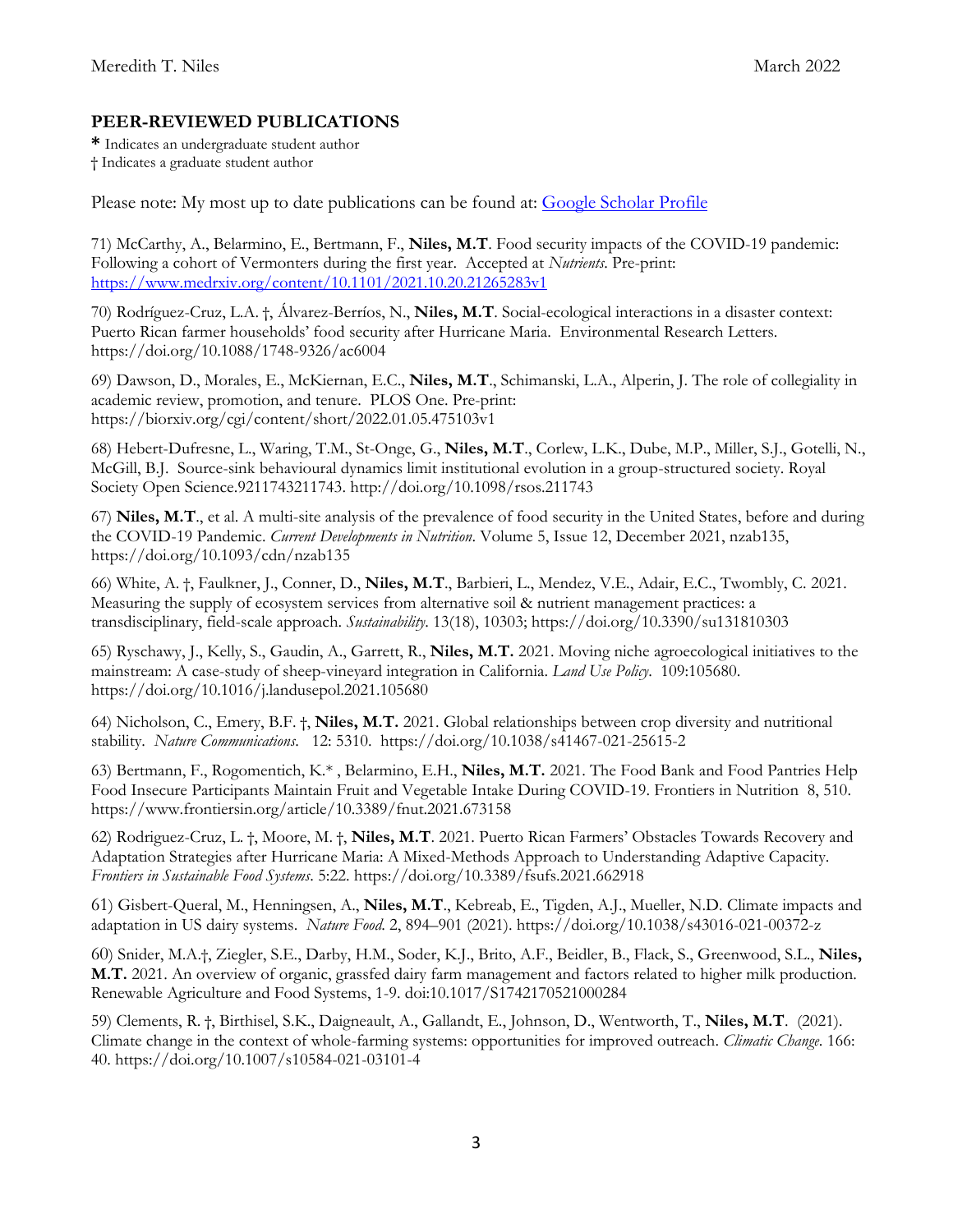58) **Niles, M.T**., Wirkkala Brassard, K. †, Belarmino, E.H., Bertmann F. (2021). Home food procurement impacts food security and diet quality during COVID-19. *BMC Public Health*. 21: 945. https://doi.org/10.1186/s12889-021- 10960-0

57) Emery, B.F.†, **Niles M.T.,** Danforth, C.M., Dodds, P.S. (2021). Local information sources received the most attention from Puerto Ricans during the aftermath of Hurricane Maria. *PLOS One*. 16(6): e0251704. https://doi.org/10.1371/journal.pone.0251704

56) **Niles, M.T**., Rudnick, J. †, Lubell, M., Cramer, L., (2021). Linking Household and Community Social Capital to Smallholder Food Security. *Frontiers in Sustainable Food Systems.* https://doi.org/10.3389/fsufs.2021.583353

55) Muller, M.F., Penny, G., **Niles, M.T**., Ricciardi, V., Chiarelli, D.D., Davis, K.F., Dell'Angelo, J., d'Odorico, P., Rosa, L., Rulli, M.S., Mueller, N.D. (2021). Impact of transnational land acquisitions on local food security and diet diversity. *Proceedings of National Academy of Sciences*. 118: e2020535118. DOI: 10.1073/pnas.2020535118

54) Rodriguez-Cruz, L.A. † and **Niles, M.T**. (2021). Awareness of climate change's impacts and motivation to adapt are not enough to drive action: A look at Puerto Rican farmers after Hurricane Maria. *PLOS One*. 16(1): e0244512. https://doi.org/10.1371/journal.pone.0244512

53) Roy, E., Hammond-Wagner, C., † **Niles, M.T**. (2021). Hot spots of opportunity for improved cropland nitrogen management across the United States. *Environmental Research Letters*. 16: 035004. https://doi.org/10.1088/1748- 9326/abd662

52) **Niles M.T**., Emery, B.F. †, Wiltshire, S., Fischer, B., Ricketts, T., Brown, M. (2021). Climate impacts associated with reduced diet diversity in children across nineteen countries. *Environmental Research Letters*. 16: 015010. https://doi.org/10.1088/1748-9326/abd0ab

51) Mason, R.E. †, Merrill, S.C., Gorres, J., Faulkner, J., **Niles, M.T**. (2021). Agronomic and environmental performance of dairy farms in a warmer, wetter climate. *Journal of Soil and Water Conservation*. 76: 76-88. https://doi.org/10.2489/jswc.2021.00169

50) Mason, R.E. †, **Niles, M.T**., Merrill, S.C., Gorres, J., Faulkner, J. (2021). Using agricultural models to inform policy: Discussion points for researchers and policymakers. *Journal of Soil and Water Conservation*.76:10A-14A. https://doi.org/10.2489/jswc.2021.0917A

49) Byerly, H. †, Kross, S., **Niles, M.T**., Fisher, B. (2021). Behavioral science and biodiversity management in agricultural landscapes. *Environmental Monitoring and Assessment*. 193:270. https://doi.org/10.1007/s10661-020- 08815-z

48) Payne, P., Kaye-Blake, W.H., Kelsey, A., Brown, M., **Niles, M.T**. (2021). Measuring rural community resilience: Case studies in New Zealand and Vermont, USA. *Ecology and Society*. 26(1):2. https://doi.org/10.5751/ES-12026-260102

47) Hammond-Wagner, C. †, Greenhalgh, S., **Niles, M.T**., Zia, A. (2020). Evaluating water quality regulation as a driver of farmer behavior: a social-ecological systems approach. *Ecology and Society. 25: 35. https://doi.org/10.5751/ES-12034-250435*

46) Schattman, R.E., Aitken, H.M., **Niles, M.T**. (2020). Water use governance in a temperate region: Implications for agricultural climate change adaptation in the Northeastern United States. *Ambio*. https://doi.org/10.1007/s13280-020-01417-6

45) Riddle, E†. ,**Niles, M.T**., Nickerson, A. (2020). Prevalence and factors associated with food insecurity across an entire campus population. *PLOS ONE.* https://doi.org/10.1371/journal.pone.0237637

44) **Niles, M.T**., Bertmann, F., Belarmino, E., Wentworth, T., Biehl, E., Neff, R.A. (2020). The early food insecurity impacts of COVID-19. *Nutrients*. 12(7), 2096; https://doi.org/10.3390/nu12072096

43) Poortvliet, P.M., **Niles, M.T**., Veraart, J.A., Werners, S.E., Korporaal, F.C., Mulder, B.C. (2020). Communicating Climate Change Risk: A Content Analysis of IPCC's Summary for Policymakers. *Sustainability* 2020, 12, 4861. https://doi.org/10.3390/su12124861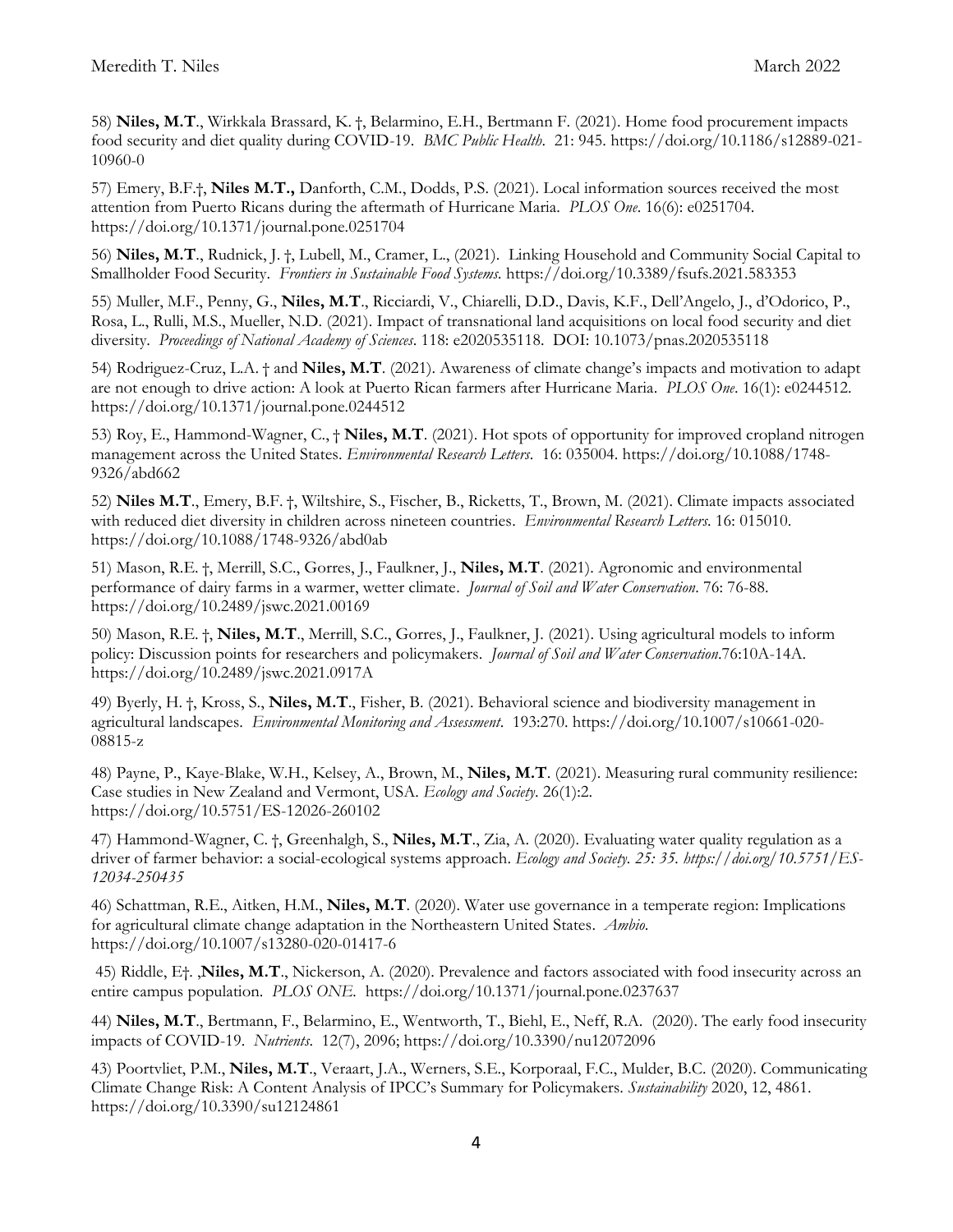42) Cooper, M. †, Brown. M.E., **Niles, M.T**., Mahmoud, M. (2020). Text mining the food security literature reveals substantial spatial bias and thematic broadening over time. *Global Food Security.* 26, 100392. DOI: https://doi.org/10.1016/j.gfs.2020.100392

41) Millar, A., † Vatovec, C., **Niles, M.T**., Ivahkiv, A. (2020). What's in Your Body of Water? Reducing the Psychological Distance of Pharmaceutical Pollution through Metaphoric Framing in Risk Communication. *Environmental Management.* 65 (5), 630-641. DOI: 10.1007/s00267-020-01275-8

40) Hammond-Wagner, C.R. † and **M.T. Niles**. (2020). What is fair in groundwater allocation? Distributive and procedural fairness perceptions of California's Sustainable Groundwater Management Act. *Journal of Society of Natural Resources.* DOI: 10.1080/08941920.2020.1752339

39) **Niles, M.T.,** Schimanski, L.A., McKiernan, E., Alperin, J.P. (2020). Why we publish where we do: Faculty publishing values and their relationship to review, promotion and tenure expectations. *PLOS ONE.* 15(3): e022891 https://doi.org/10.1371/journal.pone.0228914

38) **Niles, M.T**. (2020). Majority of rural residents compost food waste: Policy and waste management implications for rural regions. *Frontiers in Sustainable Food Systems.* 3:123. https://doi.org/10.3389/fsufs.2019.00123

37) Schattman, R.E., Hurley, S.E., Greenleaf, H.L. †, **Niles, M.T**., Caswell, M. (2019). Visualizing climate change adaptation: An effective tool for agricultural outreach? *Weather, Climate, and Society*. doi: 10.1175/WCAS-D-19-0049.1

36) Hammond Wagner, C. †, Roy, E., **Niles, M.T**. (2019). US county-level agricultural crop production cluster classifications. *BMC Research Notes.* 12, Article number: 552. https://doi.org/10.1186/s13104-019-4594-4

35) Lubell, M.N. and **M.T. Niles**. (2019). Climate adaptation: Knowledge capacity building limits. *Nature Climate Change.* 9: 578-579. https://doi.org/10.1038/s41558-019-0541-6

34) McKiernan, E.C., Schimanski, L.A., Muñoz Nieves, C., Matthias, L., **Niles, M.T**., and Alperin, J.P. (2019). The use of Journal Impact Factor in academic review, promotion, and tenure evaluations. *ELife*. 8: e47338. doi: 10.7554/eLife.47338

33) Carranza, M.\*, and **M.T. Niles**. (2019). Smallholder farmers spend credit primarily on food: gender differences and food security implications in a changing climate. *Frontiers in Sustainable Food Systems.* 3:56. doi:10.3389/fsufs.2019.00056

32) **Niles, M.T**., Wiltshire, S. †, (2019). Tradeoffs in U.S. dairy manure greenhouse gas emissions, productivity, climate, and manure management strategies. *Environmental Research Communications.* 1:7. 075003. https://doi.org/10.1088/2515-7620/ab2dec

31) Weiner, S., Roesch-McNally, G., Schattman, R.E., **Niles, M.T**. Ready, willing and able? USDA field staff as climate advisors. (2019). *Journal of Soil and Water Conservation*. 75(1):62-74. DOI: 10.2489/jswc.75.1.62

30) **Niles M.T**., Hammond-Wagner, C.† The carrot or the stick? (2019). California farmer support of incentive and regulatory groundwater management policies. *Environmental Research Communications.* 1:4. 045001. https://doi.org/10.1088/2515-7620/ab1778

29) **Niles, M.T**., Waterhouse, H.†, Kroopf, S., Parkhurst, R. McClellan, E. (2019). Policy options to streamline the carbon market potential for agricultural nitrous oxide emissions. *Climate Policy*. 19:7, 893-907 https://www.tandfonline.com/doi/full/10.1080/14693062.2019.1599802

28) **Niles, M.T**., Horner, C., † Chintala, R., Tricarico, J. (2019). A review of determinants for dairy farmer decision making on manure management strategies in high-income countries. *Environmental Research Letters*. 14:5. https://doi.org/10.1088/1748-9326/ab1059

27) Alperin, Juan P., Schimanski, L., Muñoz Nieves, C., Fischman, Gustavo E., **Niles, M.T.,** McKiernan, E.C. (2019). Meta-Research: How significant are the public dimensions of faculty work in review, promotion and tenure documents? *eLife*. 8:e42254 https://doi.org/10.7554/eLife.42254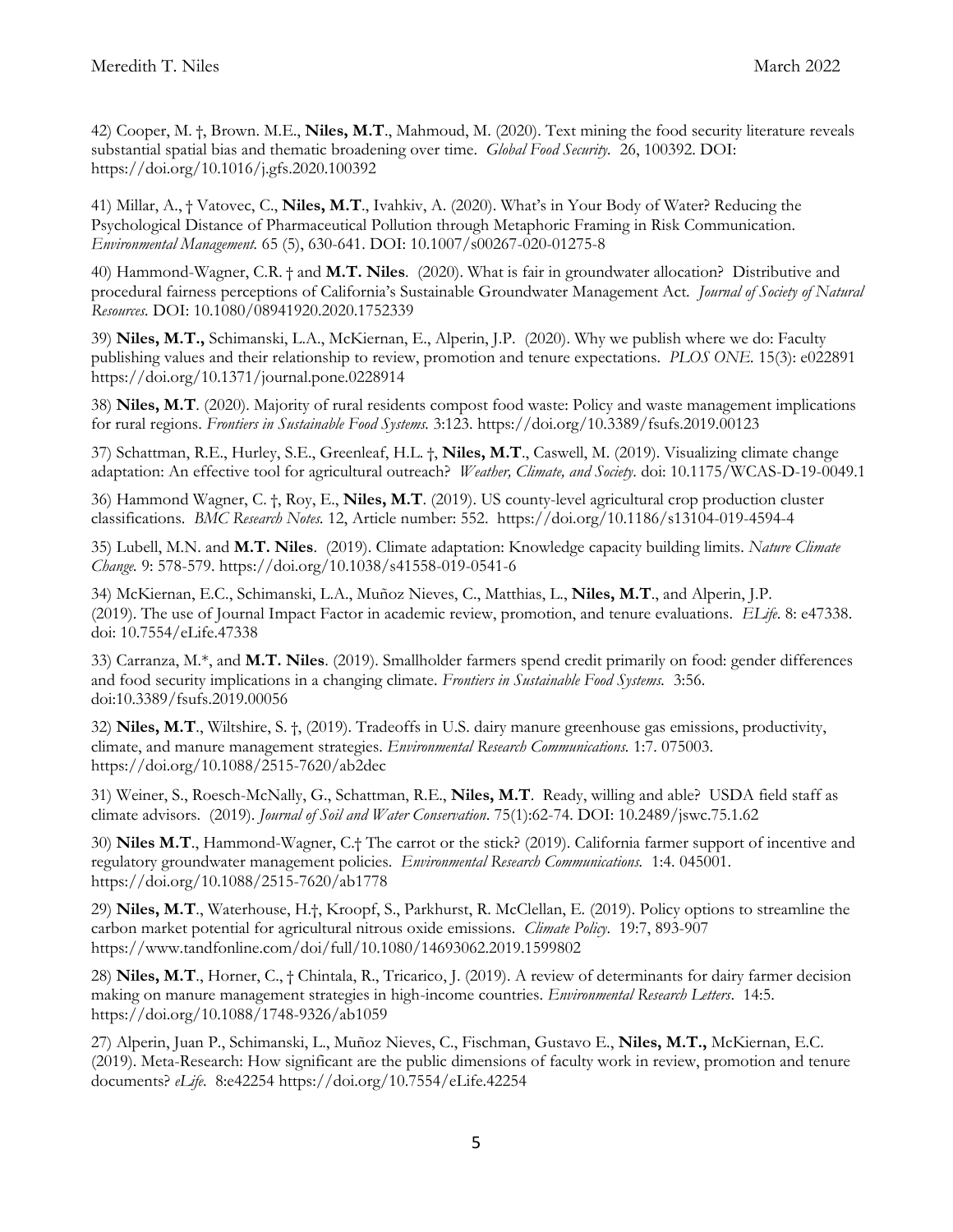26) Cortner, O†., Garrett, R.D., Valentim, J., Ferreira, J., **Niles, M.T.,** and Reis, J. (2019). Local perceptions of benefits and challenges to adopting integrated crop and livestock systems in Brazil. *Land Use Policy*. 82:841-853. https://doi.org/10.1016/j.landusepol.2019.01.006

25) **Niles, M.T**., Emery, B.F†., Reagan, A., Dodds, P.S., Danforth, C. (2019). Social media usage patterns during natural hazards. *PLOS ONE*. 14(2): e0210484. https://doi.org/10.1371/journal.pone.0210484

24) Shah, S.H.†, Wagner, C.H.†, Sanga, U.†, Park, H.†, de Lima Demange, L.H.M†, Gueiros, C.†, **Niles, M.T.** (2019). Can agricultural adaptation to hydro-climatic change be explained by household "capitals"? Household evidence from the Indo-Gangetic Plains. *Frontiers in Sustainable Food Systems.* 3:1. https://doi: 10.3389/fsufs.2019.00001

23) Rudnick, J.† **Niles, M.T**., Lubell, M.N., Cramer, L. (2019). A comparative analysis of governance and leadership in agricultural development policy networks. *World Development*. 117: 112-126. https://doi.org/10.1016/j.worlddev.2018.12.015

22) **Niles, M.T**., Weiner, S., Schattman, R., Roesch-McNally, G., Reyes, J. (2019). Seeing isn't always believing: Crop loss and climate change perceptions among farm advisors. *Environmental Research Letters.* 14:4. https://doi.org/10.1088/1748-9326/aafbb6

21) Chriest, A.†, and **M.T. Niles**. (2018). Role of community social capital for acute food security following an extreme weather event. *Rural Sociology*. 64: 80-90. https://doi.org/10.1016/j.jrurstud.2018.09.019

20) Bevet, S.†, **Niles, M.T.,** Pope, L. (2018). You can't "nudge" nuggets: An investigation of late night dining with behavioral economics interventions. *PLOS ONE*. 13 (5): e0198162 https://doi.org/10.1371/journal.pone.0198162

19) Conrad, Z., **Niles, M.T**., Neher, D., Roy, E., Tichenor, N., Jahns, L**.** (2018). Relationship between food waste, diet quality, and environmental sustainability. *PLOS ONE.* 13(4): e0195405 https://doi.org/10.1371/journal.pone.0195405

18) **Niles, M.T**., and J. Salerno. (2018). A cross country analysis of climate shocks on smallholder food insecurity. *PLOS ONE*. 13(2): e0192928. https://doi.org/10.1371/journal.pone.0192928

17) **Niles, M.T**., Ahuja, R., Barker, T., Esquivel, J., Gutterman, S., Heller, M., Mango, N., Portner, D., Raimond, R., Tirado, C., Vermeulen, S. (2018). Climate change mitigation beyond agriculture: A review of food system opportunities and implications. *Renewable Agriculture and Food Systems*. 1-12. doi:10.1017/S1742170518000029

16) Schattman, R., Roesch-McNally, G., Wiener, S., **Niles, M.T**., Hollinger, D. (2018). Farm service agency employee intentions to use weather and climate data in professional services. *Renewable Agriculture and Food Systems*, 1- 10. doi:10.1017/S1742170517000783

15) **Niles, M.T.,** Garrett, R., Walsh, D\*. (2018). Ecological and economic benefits and challenges for integrating sheep into viticulture production. *Agronomy for Sustainable Development.* 38: 1. https://doi.org/10.1007/s13593-017- 0478-y

14) Kross, S., Ingram, K.†, Long, R., **Niles, M.T.** (2018). Farmer perceptions and behaviors related to wildlife and on-farm conservation actions. *Conservation Letters*. 11:e12364. doi:10.1111/conl.12364

13) **Niles, M.T.** and Brown, M. (2017). A multi-country assessment of factors related to smallholder food security in varying rainfall conditions. *Scientific Reports*. 7: 16277. doi:10.1038/s41598-017-16282-9

12) **Niles, M.T.** and C. Hammond-Wagner† (2017). Farmers seek local solutions for California water management and the Sustainable Groundwater Management Act. *California Agriculture.* 72:38-43. Special Issue, "California's Sustainable Groundwater Management Act". https://doi.org/10.3733/ca.2017a0040

11) Garrett, R., **Niles, M.T**, Gil, J., Gaudin, A., Chaplin-Kramer, B., Assman, A., Assman, T., Brewer, K., de Faccio Carvalho, P.C., Cortner, O., Dynes, R., Garbach, K., Kebreab, E., Mueller, N., Reis, J. C., Snow, V.,Valentim, J. (2017). Social and ecological analysis of integrated crop livestock systems: Current knowledge and remaining uncertainty. *Agricultural Systems*, 155: 136-146. https://doi.org/10.1016/j.agsy.2017.05.003

10) Garrett, R., **Niles, M.T**., Gil, J., Dy, P., Ferreira, J., Reis, J., Valentim, J. (2017). Policies for re-integrating crop and livestock systems: A comparative analysis. *Sustainability*, 9: 473. https://doi.org/10.3390/su9030473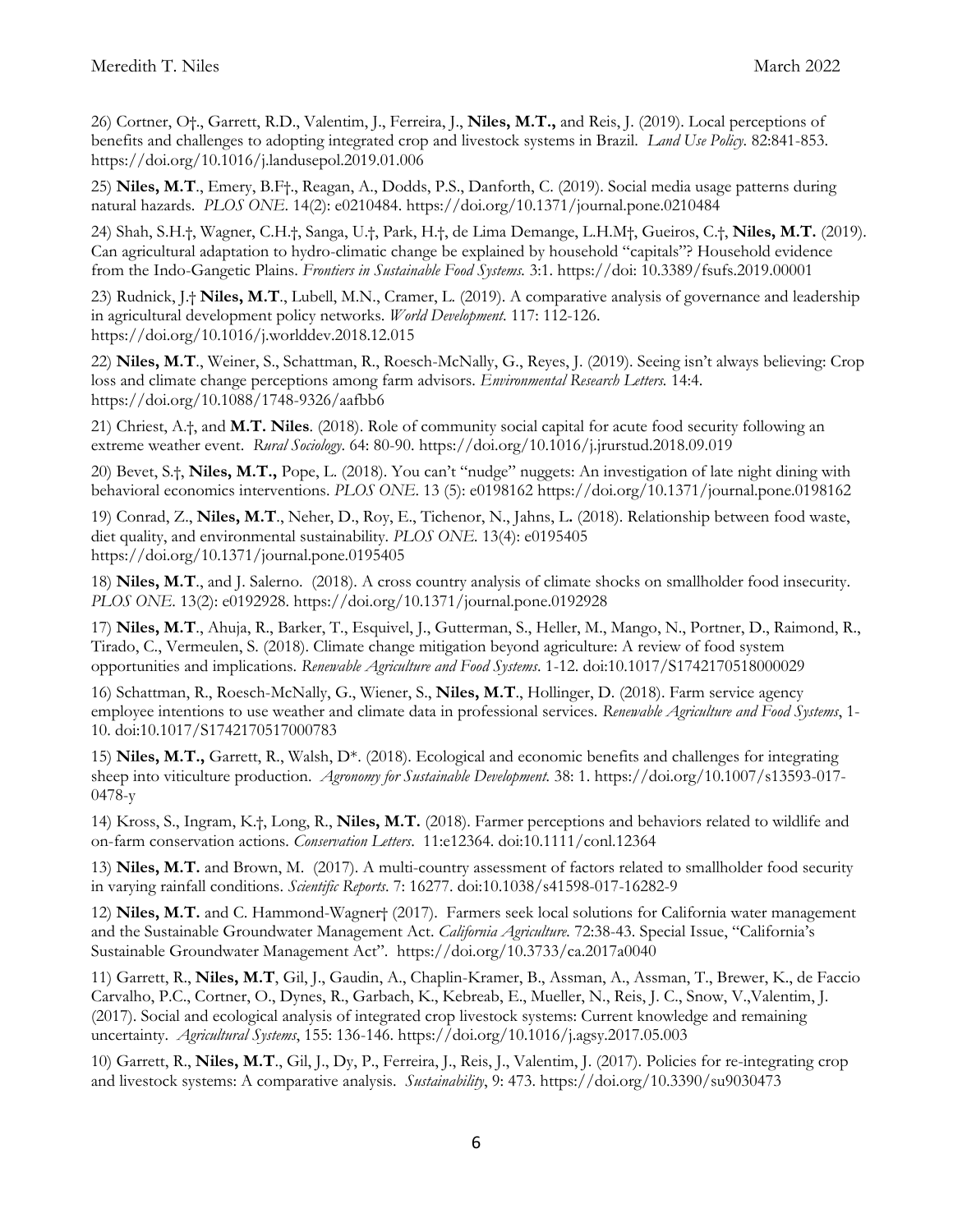9) **Niles, M.T.** and N. Mueller. (2016). Farmer perceptions of climate change: Associations with observed temperature and precipitation trends, irrigation, and climate beliefs. *Global Environmental Change*, 39: 133-142. https://doi.org/10.1016/j.gloenvcha.2016.05.002

8) **Niles, M.T**., Brown, M., Dynes, R. (2016). Farmer's intended and actual adoption of climate change mitigation and adaptation strategies. *Climatic Change*, 135: 277-295. https://doi.org/10.1007/s10584-015-1558-0

7) Prokopy, L., Arbuckle, J., Barnes, A. Haden, V.R. Hogan, A, **Niles, M.T.,** Tyndall, J. (2015). Farmers and climate change: A cross-national comparison of belief and risk perceptions in developed countries. *Environmental Management*, 56: 492-504. https://doi.org/10.1007/s00267-015-0504-2

6) **Niles, M.T.,** Lubell, M., Brown, M. (2015). How limiting factors drive agricultural adaptation to climate change. *Agriculture, Ecosystems & Environment*, 200: 178-185. https://doi.org/10.1016/j.agee.2014.11.010

5) Lubell, M., **Niles, M.T.,** Hoffman, M. (2014). Extension 3.0: Managing agricultural knowledge systems in the network age. *Journal of Society and Natural Resources*, 27: 1089-1103 https://doi.org/10.1080/08941920.2014.933496

4) **Niles, M.T.**, Lubell, M., Haden, V.R. (2013). Perceptions and responses to climate policy risks among California farmers. *Global Environmental Change*, 23: 1752-1760. https://doi.org/10.1016/j.gloenvcha.2013.08.005

3) Haden, V.R.,\* **Niles**, **M.T.,** Lubell, M., Perlman, J., Jackson, L.E. (2012). Global and local concerns: What attitudes and beliefs motivate farmers to mitigate and adapt to climate change? *PLOS One*. 7 (12) doi.org/10.1371/journal.pone.0052882 *(Note: First two authors contributed equally to this manuscript)* 

2) **Niles, M.T.** and Lubell, M. Integrative frontiers in environmental policy theory and research. (2012). *Policy Studies Journal*, 40: 41-64. doi.org/10.1111/j.1541-0072.2012.00445.x

1) **Niles, M.T** (2008). Sustainable soils: Reducing, mitigating and adapting to climate change with organic agriculture. *Sustainable Development Law and Policy,* 9:19-23

## **PEER-REVIEWED BOOK CHAPTERS**

4) Alperin, J.P., Schimanski, L.A., La, M., **Niles, M.T**., McKiernan, E.C. The value of data and other non-traditional scholarly outputs in academic review, promotion, and tenure. In Press at *Open Handbook of Linguistic Data Management.*

3) Behrens, P. and **M.T. Niles**. In Press. Climate change and food sustainability. In Behrens, P. (Ed.), *Food Sustainability*, Oxford University Press.

2) **Niles, M.T**. and M. Brown. In Press. Food security and sustainability. In Behrens, P. (Ed), *Food Sustainability*, Oxford University Press.

1) **Niles, M.T.,** (2013). Achieving social sustainability in animal agriculture: Challenges and opportunities to reconcile multiple sustainability goals. In Kebreab, E. (Ed), *Sustainable Animal Agriculture.* CABI Press, p 193-212

## **PEER-REVIEWED PUBLICATIONS IN REVIEW/REVISION**

6) Porterfield, K., Hobson, S., Neher, D., **Niles, M.T**., Roy, E. Microplastics in composts, digestates and food wastes: A review. Submitted to *Bioresource Technology*. Preprint:<https://doi.org/10.31224/2187>

5) White, A., Faulkner, J.W., **Niles, M.T**., Conner, D., Mendez, V.E. The role of farmer networks in supporting adaptive capacity: opening the door for innovation and transformation in the Northeastern US. Submitted to *Elementa*.

4) Geller, S., Clark, B., Pope, L., **Niles, M.T**., Belarmino, E.H., Investigating knowledge and beliefs on calcium and preferences for dairy vs. plant-based alternatives. Submitted to *Journal of Nutrition and Education Behavior.*

3) Brassard Wirkkala, K., Bertmann, F., Belarmino, E.H., **Niles, M.T**. The fruits of labor: Home food procurement and mental health in the time of COVID-19. In Revision at *Journal of Hunger and Environmental Nutrition*.

2) Davis, K.F., Muller, M.F., Rulli, M.C., Tatlhego, M., Ali, S., Baggio, J.A., Dell'Angelo, J., Jung, S., Kehoe, L., **Niles, M.T**., Eckert, S. Transnational agricultural land acquisitions as an emerging threat to global biodiversity. In Review at *Science Advances*.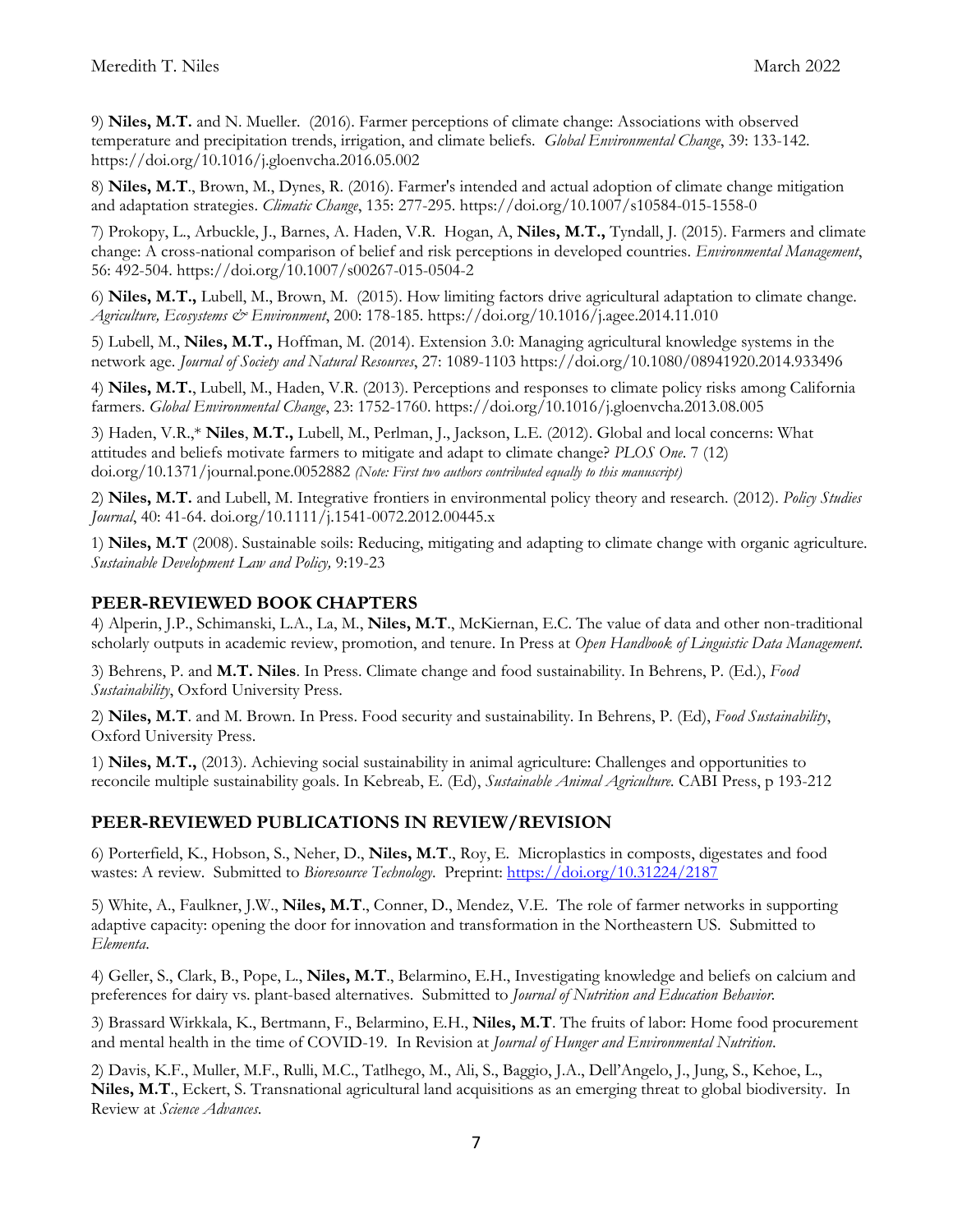1) **Niles, M.T.,** Wiltshire, S., Lombard, J., Branan, M., Vuolo, M., Chintala, R., Tricarico, J. Manure management strategies are interconnected with complexity across US dairy farms. In Revision at *PLOS One.*

## **PUBLISHED DATASETS AND SURVEYS**

4) **Niles, M.T**., Neff, R.; Biehl, E; Bertmann, F. Belarmino, E.H., Acciai, F., Ohri-Vachaspati, P. 2020. "Food Access and Security During COVID-19 Survey 2.1 [https://doi.org/10.7910/DVN/4KY9XZ,](https://doi.org/10.7910/DVN/4KY9XZ) Harvard Dataverse, V3

3) **Niles, M.T**., Neff, R.; Biehl, E; Bertmann, F. Morgan, E.H., Wentworth, T. 2020, "Food Access and Security During Coronavirus Survey- Version 1.0", https://doi.org/10.7910/DVN/RQ6NMG, Harvard Dataverse, V1

2) **Niles, M.T**., Schimanski, L.A.., McKiernan, E.C.; Alperin, J.P., 2020. Data for: Why we publish where we do", https://doi.org/10.7910/DVN/MRLHNO, Harvard Dataverse, V1

1) Alperin, J. P., Muñoz Nieves, C., Schimanski, L., McKiernan, E. C., and **Niles, M.T.** 2018. Terms and Concepts found in Tenure and Promotion Guidelines from the US and Canada. doi:10.7910/DVN/VY4TJE, Harvard Dataverse

## **PUBLISHED ABSTRACTS**

8) Lange, S. †, Trubek, A., Nickerson, A., **Niles, M.T**. Relationship between food agency and food insecurity in a university community. *Journal of the Academy of Nutrition and Dietetics*. 120 (9), A85.

7) **Niles, M.T.,** Ball, J. †, Nickerson, A. Shift in California farmer's perceptions of climate change following five years of drought. ASA, CSSA and SSSA International Annual Meetings.

6) **Niles, M.T**., Horner, C. †, Chintala, R., Tricarico J. 2019. What determines how dairy farmers manage manure? ASA, CSSA and SSSA International Annual Meetings.

5) Mueller, N., Gisbert-Queral, M., Henningsen, A., **Niles, M.T.** Decreasing sensitivity of US dairy to temperature and humidity extremes. 2019. American Geophysical Union Fall Meeting Abstracts.

4) Riddle, E. †, **Niles, M.T**., Nickerson, A. 2018. Prevalence and Factors Associated with Food Insecurity in Higher Education. *Journal of the Academy of Nutrition and Dietetics*. 118 (9), A78.

3) Bevet, S. †, **Niles, M.T**., Pope, L. 2018. Behavioral Economics in College Late Night Dining. *Journal of the Academy of Nutrition and Dietetics*. 118 (9), A83.

2) **Niles, M.T.** Drivers and barriers to farmer adoption of sustainable practices. Bioethics Symposium, American Dairy Science Association. 2017. *Journal of Dairy Science.* Vol 100: Supplement 2.

1) Brown, M.E. & **Niles, M.T.** Financial strategies moderate weather impacts on food security outcomes. 2016. American Geophysical Union Fall Meeting Abstracts.

## **ACADEMIC REPORTS**

6) **Niles, M.T**., Bertmann, F., Belarmino, E.H., Cannella, M., Conner, D. 2021. COVID-19 impacts on Vermont farms and food businesses: Pivots, needs and opportunities for the future.<https://scholarworks.uvm.edu/calsfac/98>

5) **Niles, M.T**., Ferdinand, T., Choularton, R., Carter, R. 2021. Opportunities for crop research, development and adoption to drive transformative adaptation in agriculture. Working Paper- World Resources Institute. Available online at [https://www.wri.org/publication/opportunities-crop-research-development-adoption-to-drive](https://www.wri.org/publication/opportunities-crop-research-development-adoption-to-drive-transformative-adaptation-in-agriculture)[transformative-adaptation-in-agriculture](https://www.wri.org/publication/opportunities-crop-research-development-adoption-to-drive-transformative-adaptation-in-agriculture)

4) Clay, L., Biehl, E., Colon-Ramos, U., Dunn, C., Hossan, A., Josephson, A., Marks, A.B., Morgan, E.H.B., Neff, R., **Niles, M.T.,** Slotter, R. 2020. COVID-19 and Food Insecurity- CONVERGE COVID-19 Working Group for Public Health and Social Sciences Research Agenda Setting Paper. [https://converge.colorado.edu/v1/uploads/images/covid\\_19\\_food\\_insecurity-1595251841996.pdf](https://converge.colorado.edu/v1/uploads/images/covid_19_food_insecurity-1595251841996.pdf)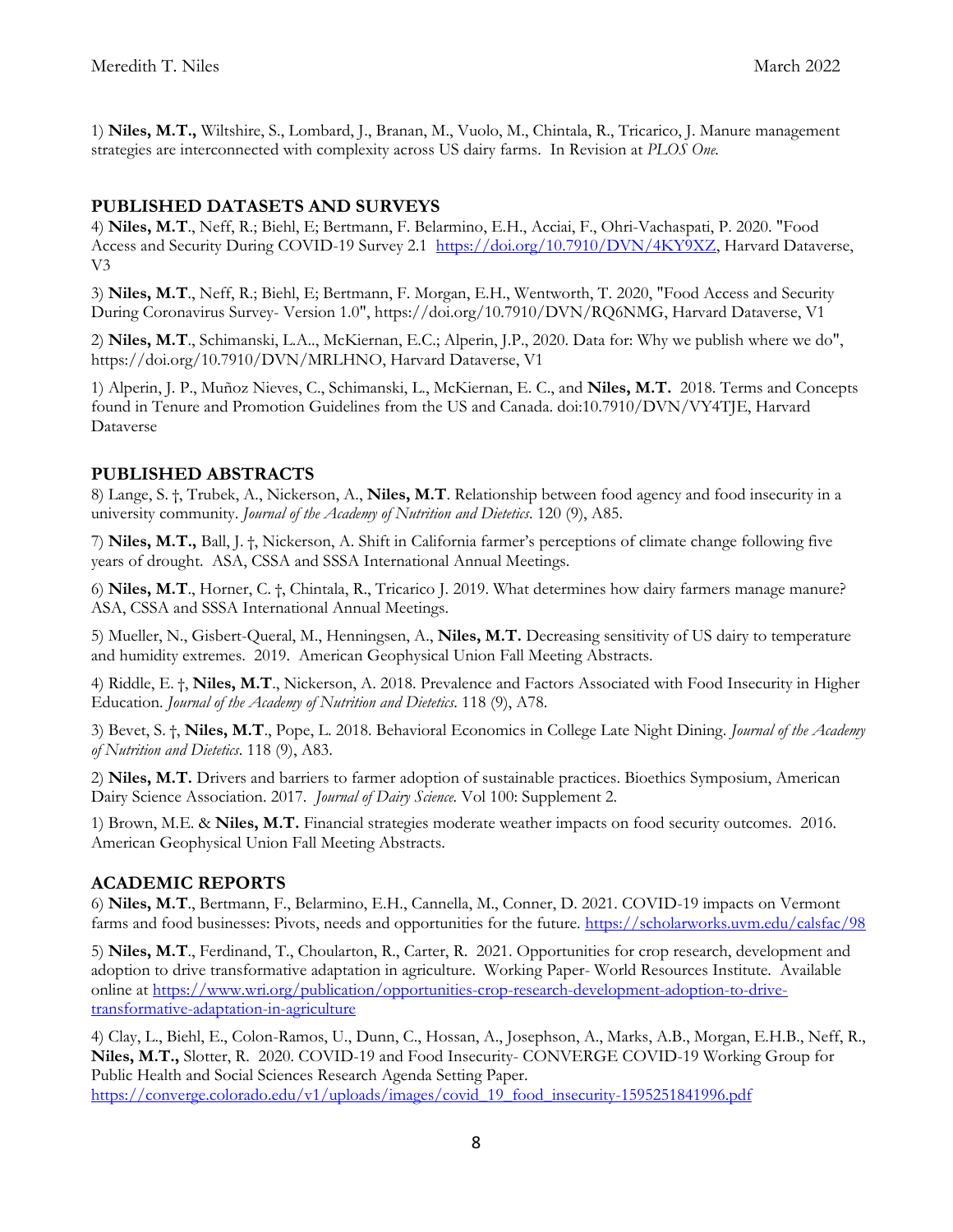3) **Niles, M.T**. 2018. Household Food Waste Perceptions and Behaviors: A Vermont Case Study. University of Vermont.

[https://www.uvm.edu/crs/reports/2018/2018\\_VT\\_Poll\\_Results\\_Vermont\\_Household\\_Food\\_Waste\\_Behaviors\\_R](https://www.uvm.edu/crs/reports/2018/2018_VT_Poll_Results_Vermont_Household_Food_Waste_Behaviors_Report.pdf) [eport.pdf](https://www.uvm.edu/crs/reports/2018/2018_VT_Poll_Results_Vermont_Household_Food_Waste_Behaviors_Report.pdf)

2) **Niles, M.T.,** Ahuja, R., Esquivel, J., Mango, N., Duncan, M., Heller, M., Tirado, C. 2017. Climate change & food systems: assessing impacts and opportunities. Meridian Institute. Available at [http://bit.ly/2oFucpe.](http://bit.ly/2oFucpe)

1) Jackson, L., Haden**,** V.R., Hollander, A.D., Lee, H., Lubell, M., Mehta, V.K., O'Geen, T., **Niles, M.T.,** Perlman, J., Purkey, D., Salas, W., Sumner, D., Tomuta, M., Dempsey, M., Wheeler., S.M (2012). Agricultural mitigation and adaptation to climate change in Yolo County, CA. California Energy Commission Project 500-09-009, pp.153.

## **GOVERNMENT REPORTS**

2) Schattman, R.E., Wiener, S., Roesch-McNally, G., **Niles, M.T**., Iovanna, R., Carey, M. 2017. Farm Service Agency: National Survey on Climate and Weather. A report to the USDA Farm Service Agency.

1) Roesch-McNally, G., Wiener, S., Schattman, R.E., **Niles, M.T**., Lawson, D., Wilson, M. 2017. Natural Resources Conservation Service: National Survey on Climate and Weather. A report to the USDA Natural Resources Conservation Service (NRCS).

## **POLICY AND RESEARCH BRIEFS**

24) **Niles, M.T.,** Alpaugh, M., Bertmann, F., Belarmino, E.H., Bliss, S., Laurent, J., Malacarne, J., McCarthy, A., Merrill, S., Schattman, R.E., and Yerxa, K. Home Food Production and Food Security Since the COVID-19 Pandemic (2021). College of Agriculture and Life Sciences Faculty Publications. 189. https://scholarworks.uvm.edu/calsfac/189

23) McCarthy, A., Bertmann, F., Belarmino, E.H., **Niles, M.T.** Food Security Impacts of the COVID-19 Pandemic: Following a Group of Vermonters During the First Year. College of Agriculture and Life Sciences Faculty Publications. 186. https://scholarworks.uvm.edu/calsfac/186

22) **Niles, M.T**., et al. 2021. Food Insecurity Prevalence Across Diverse Sites During COVID-19: A Year of Comprehensive Data. College of Agriculture and Life Sciences Faculty Publications. 178. https://scholarworks.uvm.edu/calsfac/178

21) Ohri-Vachaspati, P., Acciai, F., Martinelli, S., Harper, K., Bertmann, F., Belarmino, E.H., Neff, R., **Niles, M.T**. 2020. Food Assistance Program Participation among US Household during COVID-19 Pandemic. Arizona State University. https://keep.lib.asu.edu/items/244

20) Acciai, F., Belarmino, E.H., Josephson, A., **Niles, M.T**. 2020. Changes in Employment Status and Food Security During the COVID-19 Pandemic. Arizona State University. https://keep.lib.asu.edu/items/245

19) Harper, K., Acciai, F., Josephson, A., Ohri-Vachaspati, P., Belarmino, E.H., **Niles, M.T.** Robinson, J., Neff, R., Bertmann, F. 2020. Experiences of Households with New and Persistent Food Insecurity during the First Four Months of the COVID-19 pandemic. JHU COVID-19 Publications. http://jhir.library.jhu.edu/handle/1774.2/63252

18) **Niles, M.T.,** Belarmino, E.H., Bertmann, F. 2020. COVID-19 Impacts on Food Security and Systems: A Third Survey of Vermonters. College of Agriculture and Life Sciences Faculty Publications. 27. https://scholarworks.uvm.edu/calsfac/27

17) **Niles, M.T**., Josephson, A.L., Bertmann, F., Belarmino, E.H., Neff, R. 2020. COVID-19 and Food Insecurity Impacts: A follow up Vermont study. College of Agriculture and Life Sciences Faculty Publications. 26. https://scholarworks.uvm.edu/calsfac/26

16) **Niles, M.T**., Bertmann, F., Morgan, E.H., Wentworth, T., Biehl, E., Neff, R. 2020. A General Overview of Coronavirus and Food Access and Security in Vermont. College of Agriculture and Life Sciences Faculty Publications. 21. https://scholarworks.uvm.edu/calsfac/21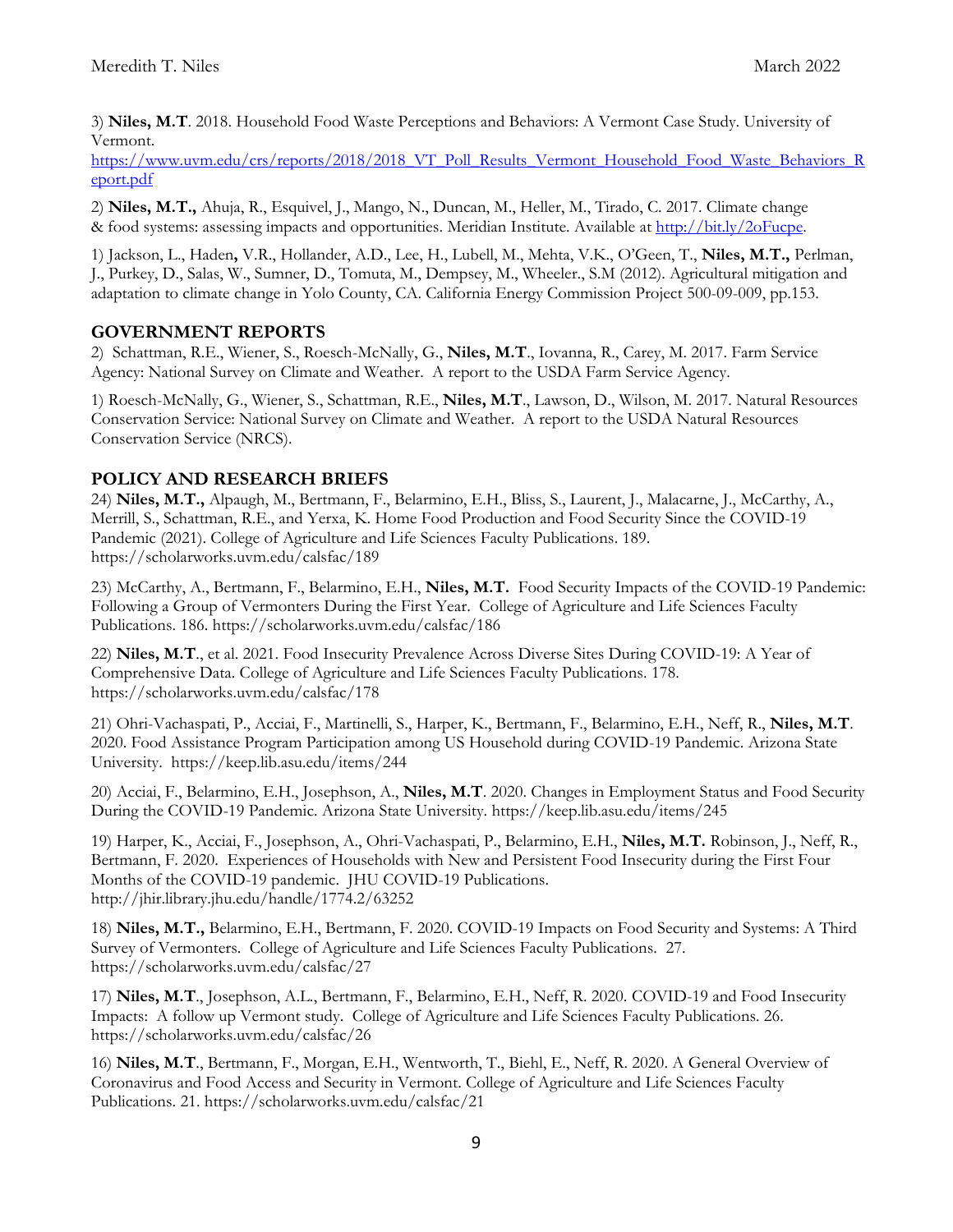15) **Niles, M.T**., Bertmann, F., Morgan, E.H., Wentworth, T., Biehl, E., Neff, R. 2020. The Impact of Coronavirus on Vermonters Experiencing Food Insecurity. College of Agriculture and Life Sciences Faculty Publications. 19. https://scholarworks.uvm.edu/calsfac/19

14) **Niles, M.T**., Bertmann, F., Morgan, E.H., Wentworth, T., Biehl, E., Neff, R. 2020. Job Disruption and Loss and Food Access During Coronavirus. College of Agriculture and Life Sciences Faculty Publications. 20. https://scholarworks.uvm.edu/calsfac/20

13) Bertmann, F., Belarmino, E.H., Wentworth, T., Biehl, E., Neff, R., **Niles, M.T**. 2020. Food Access Through School Meals and Food Pantries During COVID-19: Early Findings from Vermont. College of Agriculture and Life Sciences Faculty Publications. 22. https://scholarworks.uvm.edu/calsfac/22

12) Belarmino, E.H., Bertmann, F., Wentworth, T., Biehl, E., Neff, R., **Niles, M.T**. 2020. The Impact of COVID-19 on the Local Food System: Early findings from Vermont. College of Agriculture and Life Sciences Faculty Publications. 23. https://scholarworks.uvm.edu/calsfac/23

11) Belarmino, E.H., Bertmann, F., Wentworth, T., Biehl, E., Neff, R., **Niles, M.T**. 2020. Early COVID-19 Impacts on Food Retail and Restaurants: Consumer Perspectives from Vermont. College of Agriculture and Life Sciences Faculty Publications. 24. https://scholarworks.uvm.edu/calsfac/24

10) **Niles, M.T**., Darby, H., Flack, S., Ziegler, S., Brito, A., Snider, M†. 2019. Grass-fed Dairy Farm Production Practices and Demographics in the US.

9) **Niles, M.T**., and Hammond-Wagner, C. † 2019. Fresno County Farmer Groundwater Survey Results

8) **Niles, M.T**., and Hammond-Wagner, C. † 2019. Madera County Farmer Groundwater Survey Results

7) **Niles, M.T**., and Hammond-Wagner, C. † 2019. San Luis Obispo County Farmer Groundwater Survey Results

6) **Niles, M.T.,** Hammond-Wagner, C. †, Mehta, V.K., Sicke, K. 2019. Yolo County Farmer Concerns and Perceptions of Groundwater Conditions

5) **Niles, M.T.,** Hammond-Wagner, C. †, Mehta, V.K., Sicke, K. 2019. Yolo County Farmer Participation and Policy Preferences for SGMA

4) **Niles, M.T.,** Hammond-Wagner, C. †, Mehta, V.K., Sicke, K. 2019. Yolo County Farmer Current and Future Groundwater Management Practices

3) Johnson, D. †, **Niles, M.T**., Wentworth, T., Faulkner, J., Birthisel, S., Clements, R. † 2019. What do Northern New England Farmers Need to Adapt to Climate Change?

2) Rodriguez-Cruz, L.A. and Niles, M.T. 2018. Puerto Rican Farmer Perceptions of Climate Change and Hurricane Maria

1)**Niles, M.T.** 2018. Vermont Household Food Waste Behaviors and Policy Perceptions.

## **POLICY, BUSINESS AND POPULAR PUBLICATIONS**

6) **Niles, M.T.** 2016**.** Cheese Addiction? In The Oxford Companion to Cheese. Ed: Catherine Donnelly. Oxford University Press. 888 pp. (Book Winner of the 2017 James Beard Award in Reference and Scholarship)

5) **Niles, M.T.** and Goldberg, R. 2015. The China dairy farming institute: New frontiers in innovative collaborations. Harvard Business School Case Study. No. N1-915-418.

4) **Niles, M.T.**, F. Hoefner, A. Lotti, and J. Obudzinski. 2013. Strengthening the U.S. agricultural research, education, and extension system: A reorientation model to address 21st century challenges. An issue paper written for AGree food policy organization.

3) Diaz, D., B. Rashford, S. De Gryze, S. Zakreski, R. Dell, and **M.T. Niles**. 2012. Evaluation of avoided grassland conversion and cropland conversion to grassland as potential carbon offset project types. An issue paper written for the Climate Action Reserve.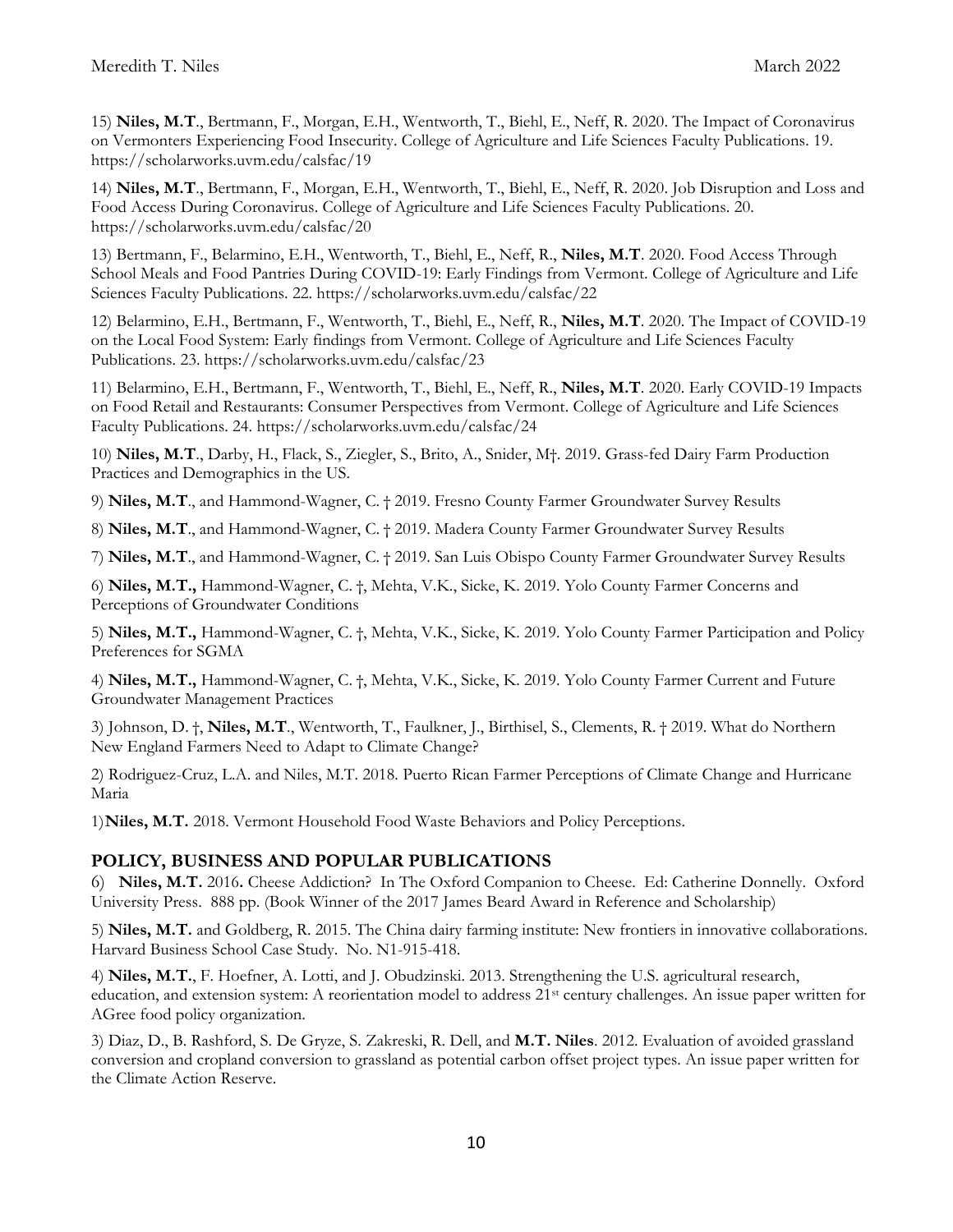2) Tomaselli, P. and **M.T. Niles**. 2010. Changing the law: The road to reform *in*, Imhoff, D, ed, The CAFO Reader. University of California Press.

1) Nierenberg, D. and **M.T. Niles**. 2010. Climate change and animal production *in,* Moby and Park M, *eds*., Gristle: Reasons to think twice about meat. The New Press.

### **GRANTS AND FELLOWSHIPS**

| Total awards:                | \$18,745,000 |
|------------------------------|--------------|
| Principle Investigator (PI): | \$2,022,660  |
| Co-PI/Personnel:             | \$16,722,300 |
| Direct Support:              | \$5,116,000  |

- 2022 **Niles, M.T.**, Schattman, R., Belarmino, E., Laurent, J., Malacarne, J. Merrill, S., Bertmann, F., Yerxa, K. "Rural experiences with food insecurity and health during COVID-19 and strategies for future resilience." USDA NIFA Foundational program. Total award: *\$645,000* (PI)
- 2021 Danforth, C.M., Garavan, H., Li, J., **Niles, M.T.,** O'Neil-Dunne, J.P. "MRI: Acquisition of a Massive Database to Accelerate Data Science Discovery". National Science Foundation Major Research Instrumentation Program. Total award: \$*725,016* (Co-PI)
- 2021 Belarmino, E., Wang, Q., **Niles, M.T**. "Vermont's legislative intervention on food waste disposal and single-use plastic bags: Implementation, effectiveness, and policy implications." Jeffords Policy Institute, UVM. Total award: *\$10,000* (Co-PI)
- 2021 Tobin, D., Belarmino, E., **Niles, M.T**., Reynolds, T. "Crop diversity and food and nutrition security outcomes across spatial scales in Sub-Saharan Africa". UVM Gund Institute for Environment. Total award: *\$50,000* (Partner).
- 2021 Mueller, N., Dillon, J., Kebreab, E., **Niles, M.T**. "Productivity, animal welfare, and environmental implications of weather variability for US dairy systems." USDA Inter-Disciplinary Engagement in Animal Systems Program. Total award: *\$994,300 (UVM: \$350,580*) (Co-PI).
- 2020 **Niles, M.T.,** Laurent, J., Belarmino, E., Bertmann, F., Merrill, S., Schattman, R., Yerxa, K. "Protective effects and risk factors for food security and health outcomes through natural resource reliance before and since COVID-19 in rural New England." Northeast Translational Research Center/Gund Institute for Environment. Total award: \$*100,000* (PI).
- 2020 McGill, B., Dube, M., Gotelli, N., **Niles, M.T**., Waring, T. "Harnessing spatiotemporal data science to predict responses of biodiversity and rural communities under climate change." National Science Foundation. Total award: *\$3,995,996 (UVM: \$1,675,678)* (Co-PI)
- 2020 **Niles, M.T**. and Nicholson, C. "Linking crop and diet diversity with nutritional outcomes over time and scales." USDA HATCH Agricultural Experiment Station. Total award: *\$45,000* (PI)
- 2020 Bose, P., Green, A., Bertmann, F., Belarmino, E., **Niles, M.T**., Solazzo, A., Laramee, A. "Refugee communities and food security in response to COVID-19." ARS Center for Food Systems Research. Total award: *\$20,000* (Co-PI)
- 2020 Conner, D., **Niles, M.T**., Desrochers, R., Callahan, C., Darby, C., Chase, L., Bauerly, B. "Agility in the face of disruption: Food businesses' rapid response to COVID-19." ARS Center for Food Systems Research. Total award: *\$20,000* (Co-PI)
- 2020 **Niles, M.T.,** Belarmino, E., Bertmann, F., Clark, E., Merrill, S. "Understanding Food Access Impacts from COVID-19 in Vermont and Beyond." ARS Center for Food Systems Research. Total award: *\$20,000* (PI)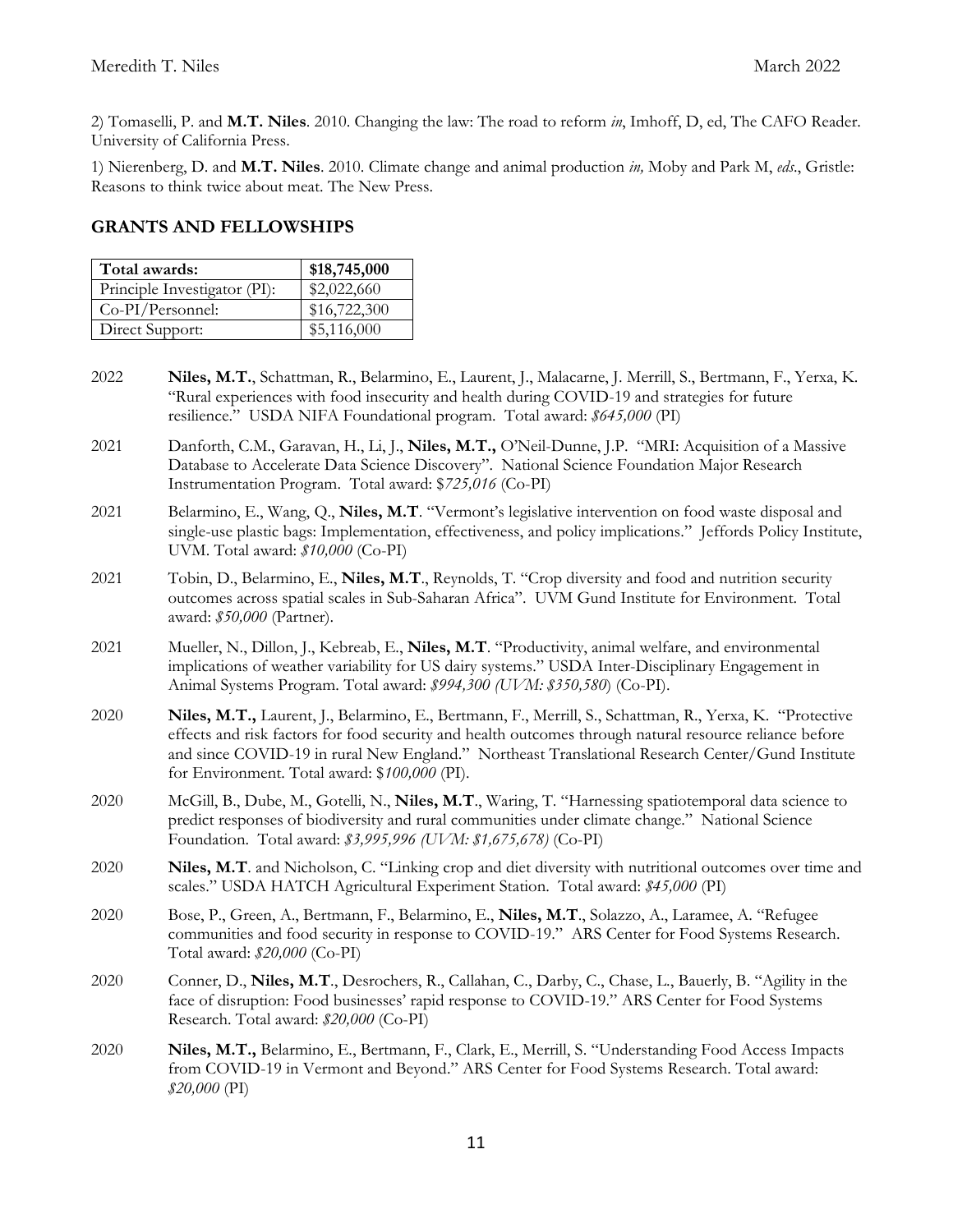2020 **Niles, M.T**., Belarmino, E., Bertmann, F., Cannella, M., Conner, D. "Assessing Vermont Farm and Food Producers' COVID Impacts, Pivots, and Future Needs." ARS Center for Food Systems Research. Total award: *\$20,000* (PI) 2020 **Niles, M.T.** "A Resilience Indicators Approach to Ensuring Equitable, Objective, and Continued Investment in Northern Border Communities." USDA/Forest Service. Total award: *\$48,000*. (PI) 2020 **Niles, M.T**. Belarmino, E. Bertmann, F. "Food systems and security during COVID-19". Johns Hopkins University Center for a Livable Future. Total Award: \$*16,161.* (PI) 2020 **Niles, M.T**., Belarmino, E., Bertmann, F. "The food system and public health implications of coronavirus: Immediate impacts and long-term opportunities for resilience". Gund Institute for Environment. Total Award: \$*10,000*. (PI) 2020 **Niles, M.T**., Belarmino, E., Bertmann, F. "COVID-19 and food security in Vermont". UVM College of Agriculture and Life Sciences and Office of the Vice President of Research. Total Award: *\$8,000*. (PI) 2020 Bomblies, A. and **Niles, M.T**. "Harnessing and augmenting the capacity of forests to combat malaria and promote human wellbeing in Madagascar". Gund Institute for Environment Catalyst Award. Total Award: *\$50,000*. (Co-PI). 2020 Bomblies, A. et al. "The Tropical Agroecology Toolkit: Four modest but scalable strategies that harness nature to resolve food and health challenges in tropical low- and middle-income nations". The Nature Conservancy Bridge Spark Award. Total Award: *\$150,000 (UVM total: \$79,000).* (Co-PI) 2019 Reberg-Horton, C., Mirsky, S., Robertson, A., Gaskin, J., Ryan, M., **Niles, M.T**., Tilmon, K. "A Cover Crop Network For Enhancing The Sustainability Of US Cropping Systems." USDA Sustainable Agricultural Systems Program. Total Award: *\$10,000,000 (UVM total: \$555,000).* (Co-PI) 2019 Novak, D., Sullivan, J., **Niles, M.T**. "Targeted investment for critical food access in rural New England". Proposal submitted May 2018 to National Center for Sustainable Transportation. Total Award: *\$49,000* (Co-PI) 2019 Joseph, E., **Niles, M.T**., Alvez, J., Kirk, M. "Feasibility of Integrating Sheep into Vermont Vineyards: An Initial Look at Ecologic and Economic Benefits". Northeast SARE Farmer Grant. Total Award: *\$9,500* (Technical Advisor) 2018 **Niles, M.T**. "California Farmer's Water Management Practice Adoption and Policy Preferences for Sustainable Groundwater Management". Water Foundation. Total Award: *\$75,000* (PI) 2018 **Niles, M.T**. "Rural futures in New Zealand and Vermont: Community perceptions of resilience". AgResearch New Zealand. Total Award: *NZD \$55,000 (USD \$36,500)* (PI) 2018 Hodgson, S., **Niles, M.T**., Faulkner, J. CALS/Extension Seed Grant. Total Award: *\$5,000* (Co-PI) 2018 **Niles, M.T.** "Vermont household perceptions of food waste and policies". Casella Waste Management Systems." *Total Award: \$14,000* (PI) 2018 **Niles, M.T**., et al. "Assessing climate perceptions and developing adaptation resources for small, medium and beginning farms" USDA Small and Medium Farms Program. *Total Award*: *\$500,000* (PI) 2018 **Niles, M.T.** and Roy, E. "Identifying nitrogen hotspots in the United States to improve nitrogen management through farmer incentive programs" UVM Gund Institute. *Total Award: \$36,000* (PI) 2017 Schattman, R., and **Niles, M.T.** CALS/Extension Seed Grant. *Total Award: \$5,000* (Co-PI) 2017 Snow, V., **Niles, M.T.,** Garrett, R., Gaudin, A., Agnew, R., Parker, R. "Assessment of integrated sheepviticulture farming systems". New Zealand Royal Society Catalyst Fund. *Total Award:* NZD *\$58,500* (Co-PI) 2017 **Niles, M.T.** "Assessing the cumulative impact of policy stacking on Vermont farmers". James M. Jeffords Grant Program for Policy Studies, University of Vermont. *Total Award: \$10,500* (PI)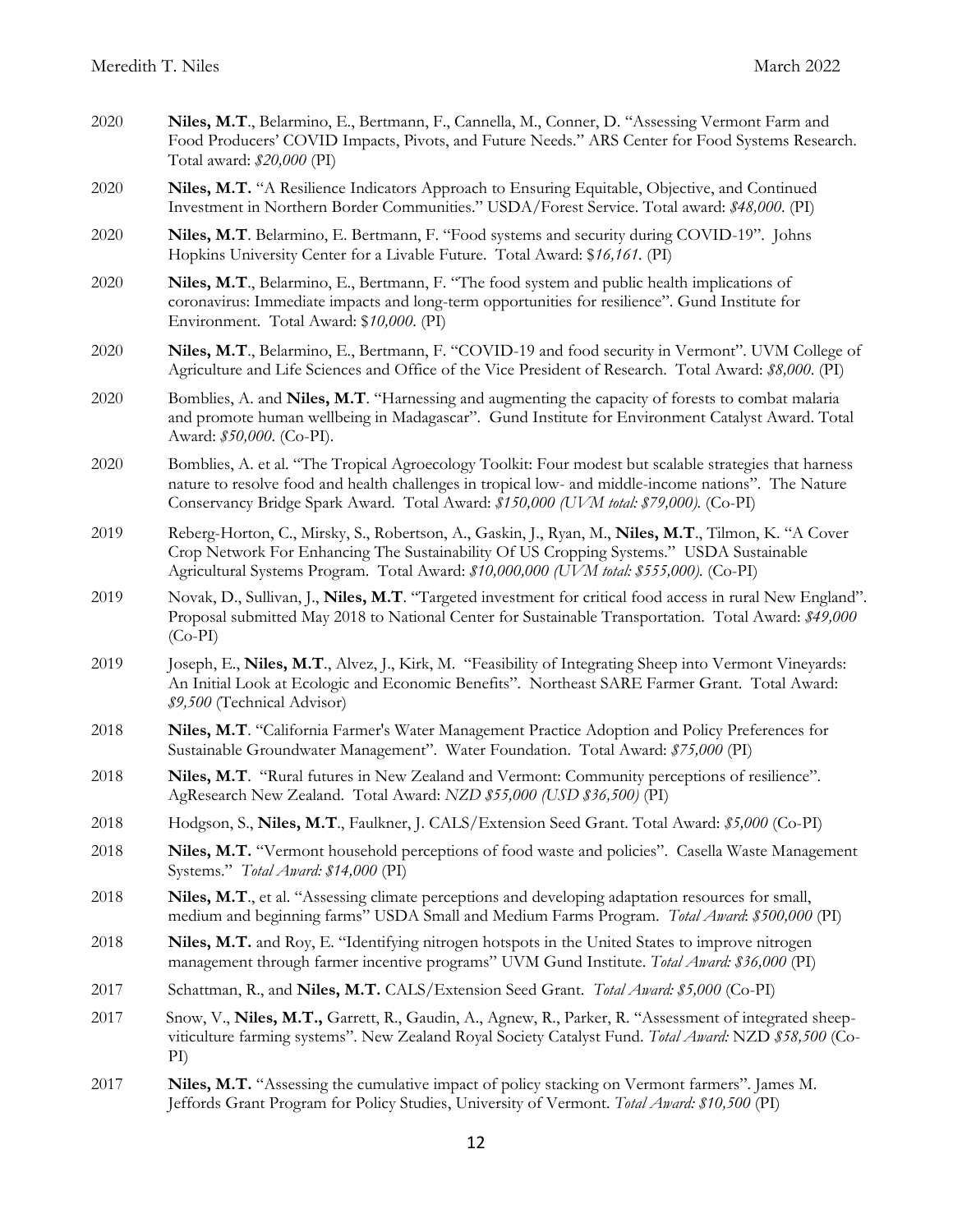- 2017 **Niles, M.T**. "Assessing dairy farmer decisions and barriers for adopting sustainable manure management systems" U.S. Center for Dairy Innovation. *Total Award: \$50,000* (PI)
- 2016 Neher, D.A., **Niles, M.T,** and Roy, E. Incentive funds for submission of an NSF INFEWS proposal University of Vermont. *Total Award: \$5,000.* (Co-PI)
- 2016 **Niles, M.T.** "Assessing the effect of climate change and shocks on food security at varying scales" USDA HATCH Experiment Station. *Total Award: \$60,000.* (PI)
- 2016 Young, C., Howitt, R., MacEwan, D., Mehta, V., **Niles, M.T.** "Implementing California's Sustainable Groundwater Management Act: Farmer perceptions and the balance of groundwater and economic sustainability". USDA Water for Agriculture Program. *Total award: \$485,000. (UVM total: \$165,927)* (Co-PI)
- 2015 **Niles, M.T.** "Assessing the acute and long-term impacts of a climate shock on Vermont food security". Office of Vice President of Research-UVM. *Total award: \$3,000.* (PI)
- 2014 **Niles, M.T.** and R. Garrett. "Diversifying and integrating agricultural practices in Brazil, New Zealand and the United States for climate smart agriculture and sustainable development." Harvard University Sustainability Science Program. *\$20,000* (Co-PI)
- 2013 Switzer Foundation Fellow for Environmental Leadership, *\$15,000*
- 2013 Henry A. Jastro Shields Research Fellowship 2013-2014, *\$3,000*
- 2012 AgResearch, New Zealand, *\$16,000*
- 2010-2014 National Science Foundation Graduate Research Fellowship, *\$131,000*
- 2010-2013 National Science Foundation Interdisciplinary Graduate Education and Research Traineeship Funding for New Zealand research, *\$16,000*
- 2009 Ernest E. Hill Climate Change Fellowship, *\$2,500*
- 2009-2010 National Science Foundation Interdisciplinary Graduate Education and Research Traineeship, *\$115,000*

### **CORPORATE PHILANTHROPIC AWARDS**

2019 Neher, D., **Niles, M.T**., Roy, E (equal partners). Casella Sustainable Materials Management Research Fund. Given to the Recycling Organics and Resources (ROAR) group (co-founder). \$70,000 over three years.

#### **HONORS AND AWARDS**

- 2020 Nominee, 2021 Andrew Carnegie Fellows Program, Carnegie Corporation of New York
- 2018 Nominee, Kroepsch-Maurice Teaching Award, University of Vermont
- 2014 Next Generation Leadership Award, Right to Research Coalition
- 2013 Board Member of the Year, National Association of Graduate-Professional Students
- 2013 Best Student Poster, *New Zealand Climate Change Conference, Palmerston North, NZ*
- 2013 Best Student Poster-Social Sciences, AAAS 2013 Annual Meeting, *Boston, MA*
- 2013 Graduate Student Leadership Recognition Award, UC Davis
- 2012 Best Conference Presentation, UC Davis Interdisciplinary Graduate Symposium
- 2010 American Institute of Biological Sciences Emerging Public Policy Leadership Award
- 2009 Fulbright Scholar Award Recipient- Zambia

### **WORKING GROUPS**

- 2020- Lead and Founder, National Food Access and COVID research Team (NFACT) [\(www.nfactresearch.org\)](http://www.nfactresearch.org/) – a collaboration of 18 study sites using common instruments across the US to access the impact of COVID-19 on food access, security and systems
- 2020 Member, COVID-19 and Food Working Group. National Science Foundation CONVERGE- Public Health and Social Science
- 2019 Member, Large-scale land acquisitions and social-environmental impacts. Socio-environmental Synthesis Center (SESYNC Working Group)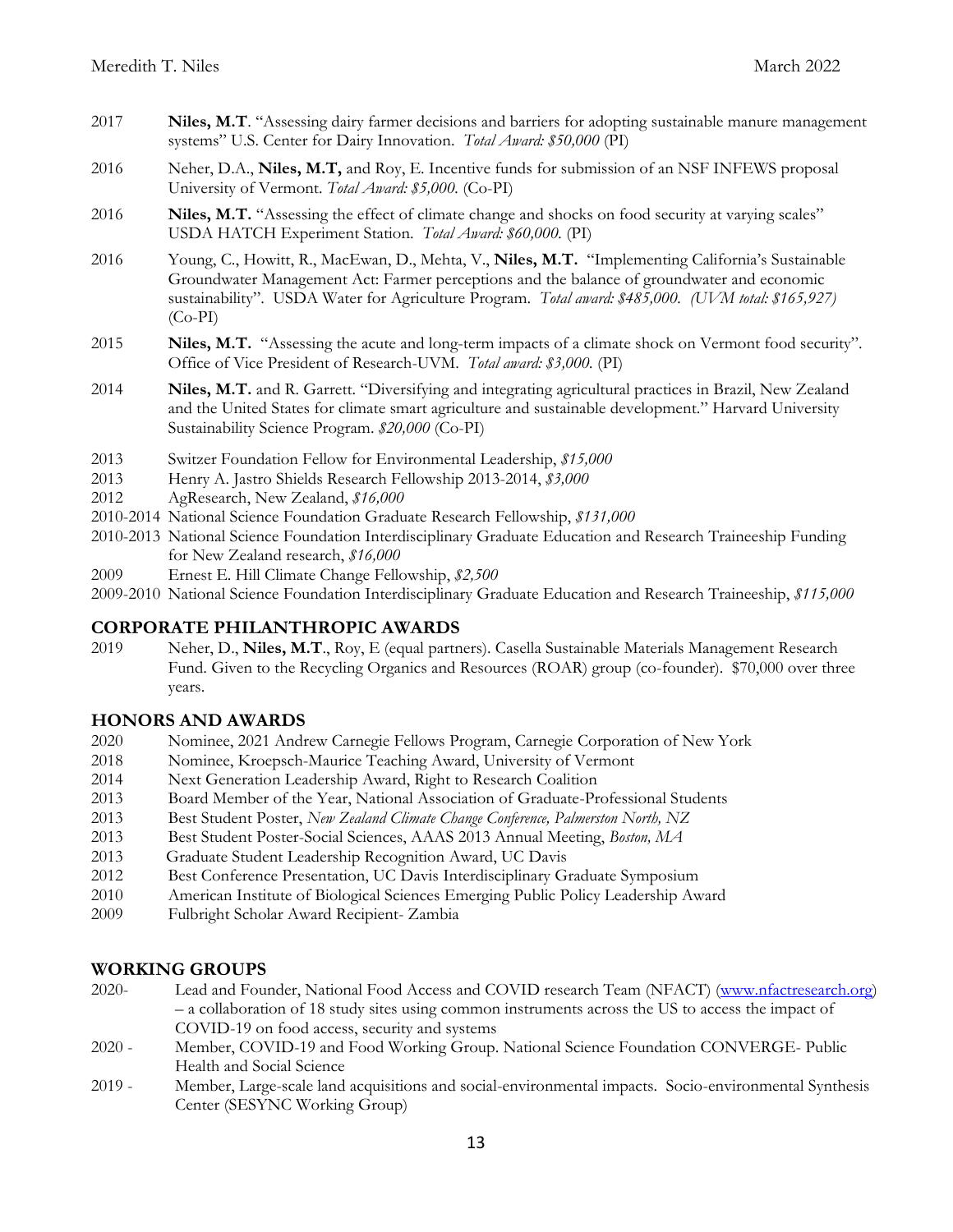### **TEACHING EXPERIENCE**

- 2018, 2020 *"Professional Development",* Graduate Food Systems Program, University of Vermont
- 2016- 2021 *"Food Systems Science and Policy",* Graduate Food Systems Core Course, University of Vermont "*U.S. Food Policy & Politics",* Undergraduate Nutrition and Food Sciences, University of Vermont
- 2013, 2014 Associate Instructor, "*Current Issues in the Environment*", *co-taught the course (10 lectures on environmental policy, food/agriculture policy, climate change, food system sustainability, food justice, and water resources)* Department of Environmental Science and Policy, UC Davis, *Davis, CA*
- 2007 Environmental Education Staff, Appalachian Mountain Club, *Pinkham Notch, NH*

### **ADVISING EXPERIENCE**

2015- University of Vermont:

#### **Current PhD Advising:**

 PhD Advisor to Elizabeth Espinosa, Data Science and Complex Systems (2021 Cohort) PhD Advisor to Zack Goldstein, Food Systems (2021 Cohort) PhD Advisor to Carolyn Hricko, Food Systems and Gund Fellow

PhD Advisor to Maya Moore, Food Systems and L4E Gund Fellow

PhD Committee member to Natalia Aristizabal, PhD Natural Resources and Gund Fellow

PhD Committee chair, Merelise Ametti, PhD Psychology

Master's advisor, Chris Brittain, Food Systems

Master's committee chair, Tessa McGann, Natural Resources

#### **Current Undergraduate Advising:**

 25 advisees in Nutrition and Food Sciences/Food Systems Sarah Geller, Distinguished Undergraduate Research Committee Member, Nutrition and Food Sciences

#### **Completed Advising (Undergraduates and All Graduates):**

#### Undergraduate:

20- 25 Nutrition and Food Sciences, Dietetics, and Food Systems students annually

2021- Summer Undergraduate Research Fellowship Advisor, Maddie Burke

- 2020- Distinguished Undergraduate Research Committee Member, Nutrition & Food Sciences
- 2018- Distinguished Undergraduate Research Thesis Advisor, Marissa Carranza, Nutrition & Food Sciences
- 2017- Undergraduate Honors Thesis Advisor, Gina Cassara, Environmental Studies

2016- Summer Undergraduate Research Fellowship Advisor, Drew Walsh

#### Graduate:

 PhD Advisor to Luis Rodriguez Cruz, PhD, Food Systems and Gund Fellow (completed January 2022) Master's advisor, Kristen Wrikkala, Food Systems (completed May 2021) Committee Chair, Alissa White, PhD Plant and Soil Sciences and Gund Fellow (completed December 2020) Master's Advisor to Devon Johnson, MS, Food Systems (completed December 2019) PhD Advisor to Serge Wiltshire, PhD, Food Systems (completed May 2019)

Committee Chair, Courtney Hammond-Wagner, PhD, Natural Resources (completed May 2019)

Committee Chair, Hilary Byerly, PhD Natural Resources (completed May 2019)

Committee Chair, Rachel Mason, MS, Plant and Soil Sciences (completed May 2019)

Committee Chair, Ben Emery, MS, Complex Systems and Data Science (completed May 2019)

Advisor, "Agrarian adaptation in Northern India". Socio-environmental synthesis center (SESYNC)

graduate student pursuits working group. (completed January 2019)

 Committee Chair, Jini Kades, MS Community Development & Applied Economics (completed Dec. 2018) Project Advisor, Olivia Pena, MS, Food Systems (completed August 2018)

Research Advisor, Emilie Riddle, MS, Dietetics (completed May 2018)

 Committee Chair, Samantha Lewandowski, MS, Community Development and Applied Economics (completed December 2017)

Committee Member, Sam Bevet, MS, Food Systems (completed December 2017)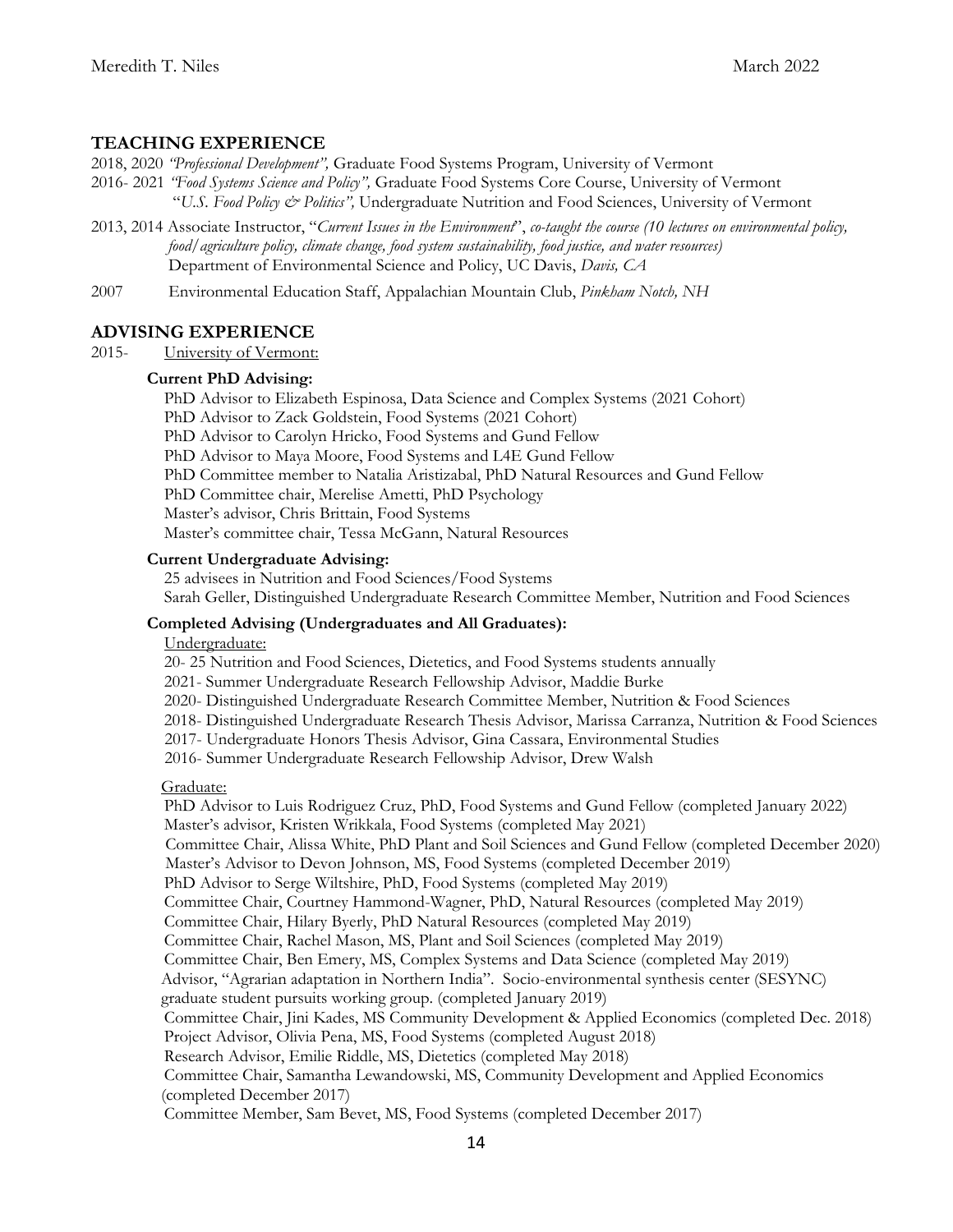Master's Thesis Advisor to Alana Chriest, MS, Food Systems (completed September 2017) Committee Chair, Alexandra Millar, MS, Environmental Studies (completed July 2017)

2015 Harvard University:

- Master's Thesis Co-Advisor to Gabrielle Bastien, Harvard Extension School

 - Research Advisor, Advising and management of 3 graduate and 1 undergraduate research assistants. *Project***:** *Diversifying and integrating agricultural practices in Brazil, New Zealand and the United States for climate smart agriculture and sustainable development.* Sustainability Science Program

### **ORGANIZED WORKSHOPS AND ORAL SESSIONS**

- 1) Acciai, F., Ohri-Vachaspati, P., Yellowhorse, A., Josephson, A., **Niles, M.T.** "The Differential Impacts of the COVID-19 Pandemic on Food Security, Job Disruptions, and Food Assistance Program Participation in Arizona." Moderator. *American Public Health Association Annual Meeting. Denver, CO*. October 2021.
- 2) **Niles, M.T**. and H. McKhann. "Food Policy for Food Security and Agricultural Mitigation". Co-Chair, Break-out Session. *International Conference on Agricultural GHG Emissions and Food Security. Berlin, Germany.* September 2018.
- 3) Leorges Moraes da Fonseca, **Niles, M.T**., "Bioethics Symposium: Sustainable Dairy Farm". Co-organizer, Organized Oral Symposium. *American Dairy Science Association. Pittsburgh, PA*. June 2017.
- 4) Poortvliet, M. and **M.T. Niles**. "Relationships between climate experiences, risk perceptions, and beliefs around the world." Co-organizer, Organized Oral Symposium. *Society for Risk Analysis. San Diego, CA*. December 2016.
- 5) **Niles, M.T.** and R. Garrett. "Synergies for food production, conservation and rural development in a changing climate." Co-organizer, Organized Oral Session. *Ecological Society of America Conference. Baltimore, MD.* August 2015.
- 6) Hillis, V., T. Waring, J. Brooks, **M.T. Niles.** "Evolutionary approaches to the commons: Empirical applications of a multi-level evolutionary framework." Co-organizer, Organized Oral Session. *International Society for the Study of the Commons Conference. Alberta, CN.* May 2015.
- 7) Garrett, R. and **M.T. Niles.** "Workshop on integrative social and ecological modeling of crop and livestock systems" Co-organizer. International Workshop funded by the National Science Foundation. *University of California, Davis, Davis CA*. April 2015.

### **INVITED LECTURES, PANELS, COURSES AND WORKSHOPS**

- 1) Invited Panelist. March 2022. AI Driven Innovations in Agriculture. **Auburn University and USDA National Institute of Food and Agriculture**. "Driver of farmer innovations and data privacy preferences."
- 2) Invited Panelist. March 2022. Tufts Research and Data Symposium for Food and Nutrition. **Tufts University**. "Nutrition responses during the COVID-19 pandemic."
- 3) Invited Presenter. February 2022. USDA Nutrition Roundtable Summit: Vermont. Opening Remarks and Setting the Stage. Held with the **Vermont Agency of Agriculture, Food and Markets.**
- 4) Invited Panelist. April 2021. 2020 National Academy of Medicine Emerging Leaders Forum. **National Academies of Science, Engineering, and Medicine**. *Washington DC*. "Food systems and food security in a changing climate" as part of the panel The Evolution of the Research Enterprise in Response to Climate Change.
- 5) Invited Speaker and Panelist. March 2021. **Lewis and Clark Law School Food for Thought Symposium.** "Farmers and Climate Change: Changing practices and new approaches".
- 6) Invited Speaker. January 2021. **NOPREN** State of the Science Monthly Webinar. "Food insecurity and food access during COVID-19 at the national and state levels: Implications for policymaking".
- 7) Invited Panelist. November 2020. **American Association for the Advancement of Sciences (AAAS)** Charles Valentine Riley Memorial Lecture. Invited panelist following the lecture from 2020 awardee Dr. Evan DeLucia.
- 8) Invited Speaker. October 2020. **UC Davis Climate Adaptation Research Center**. Adaptation and Mitigation Synergies in Agriculture.
- 9) Invited Webinar. June 2020. Hunger and Environmental Nutrition (HEN) Webinar for the **Academy of Nutrition and Dietetics**. "Food access and security during coronavirus: A Vermont Study".
- 10) Invited Panelist. December 2019. Meeting of Experts on Emerging Issues in Climate Change and Human Health. **National Academies of Sciences, Medicine and Engineering.** *Washington DC*. "Food Security and Climate Change" as part of the panel on Food and Water in a Changing Climate.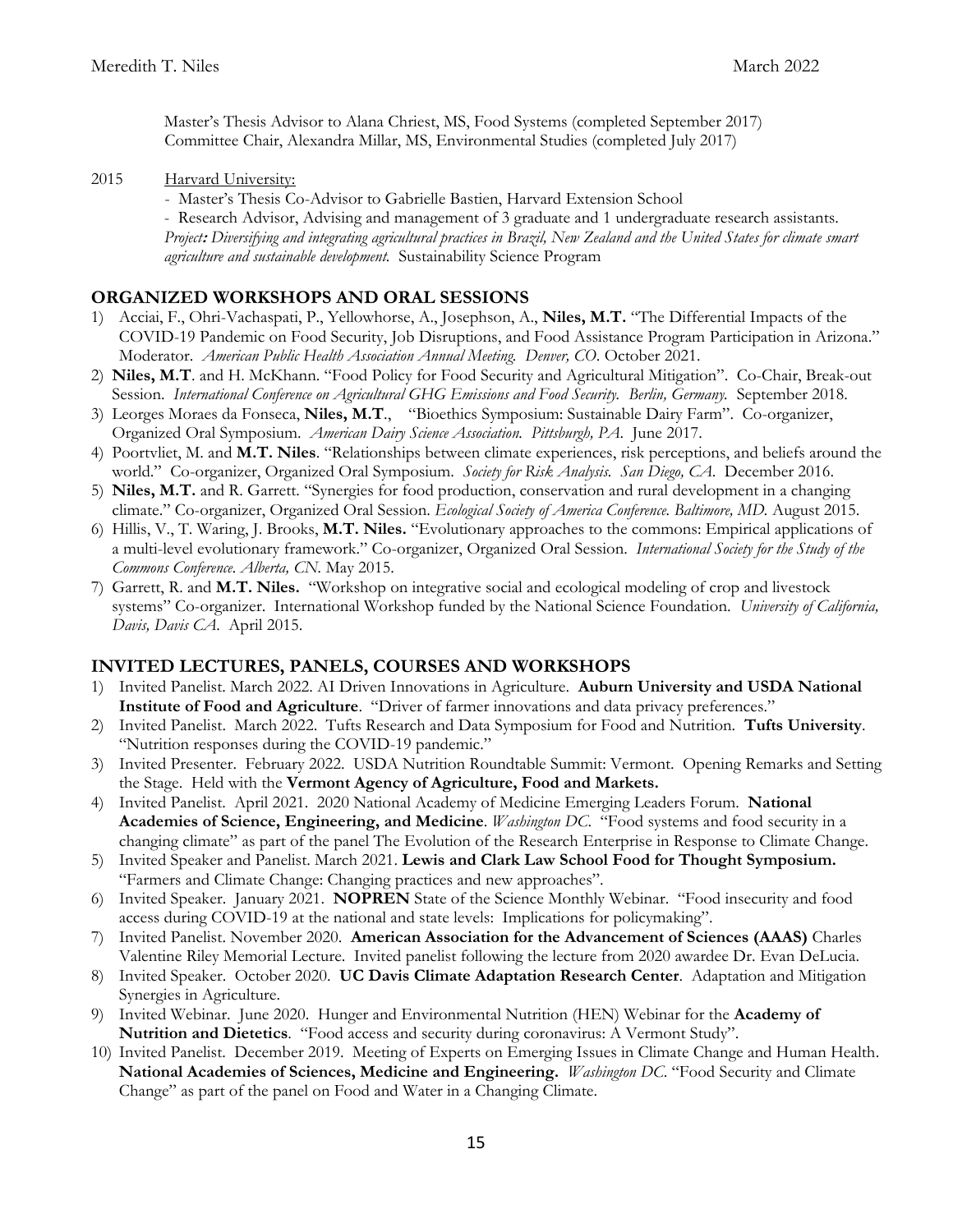- 11) Invited Speaker. December 2019. **Northeast Specialty Crop Water Symposium.** "Environmental and Regulatory Concerns Related to Water Use in the Northeast." *Burlington VT*.
- 12) Invited Panelist. September 2019. Open Science Symposium- **National Academies of Science, Engineering, and Medicine**. *Washington D.C.*
- 13) Invited Speaker. March 2019. **Vermont Academy of Nutrition and Dietetics Conference**. Burlington, VT. "Nutrition in the Farm Bill: Recent Updates and Future Directions".
- 14) Invited Lecture- Food Policy. November 2018. **Columbia University**. *New York, New York*. "The Farm Bill-Our Biggest Food Policy".
- 15) Invited Speaker. November 2018. Food and Nutrition Board- **National Academies of Science, Engineering, and Medicine**. *Washington D.C.* "Environmental Warming and its Implications for Food Policy."
- 16) Invited Speaker- Climate Change Policy Network. June 2018. **CIRAD (French Institute for Agricultural Development Research)**. *Montpellier, France.* "Opportunities for Climate Change Adaptation Policies Across Scales"
- 17) Invited Lecture- Executive Education Program. Earth Institute Center for Environmental Sustainability. May 2018. **Columbia University**. *New York, New York*. "Climate Change, Food Sustainability, and Food Security"
- 18) Invited Speaker. Gund Tea. Gund Institute for Environment. March 2018. **University of Vermont**. *Burlington, VT*. "The Farmer Cost of Regulation: Farmer Perspectives of Regulatory Compliance During Environmental Change"
- 19) Invited Seminar Speaker. James Marvin Memorial Seminar Series. Plant Biology Department. February 2018. **University of Vermont**. *Burlington, VT*. "Smallholder farmer food security in a changing climate"
- 20) Invited Presentation. Sustainable Groundwater Management Summit: Research and Practice. February 2018. **University of California, Davis.** *Davis, CA.* "Implementing California's Sustainable Groundwater Management Act: Farmer Perceptions and the Balance of Groundwater and Economic Sustainability"
- 21) Invited Seminar Speaker. Environmental Science, Policy and Management Department. February 2018. **University of California, Berkeley**. *Berkeley, CA*. "Farmer perceptions and preferences for achieving groundwater sustainability in California"
- 22) Invited Seminar Speaker. Biology and Ecology Seminar. October 2017. **Susquehanna University.** *Selinsgrove, PA*. "Food Systems and Food Security in a Warming Climate".
- 23) Invited Seminar Speaker. Seminar on Climate Change. May 2017. **College of the Atlantic.** *Bar Harbor, ME*. "Food Security and Climate Change".
- 24) Invited Plenary Speaker. May 2017. **Global Alliance for the Future of Food.** *Chantilly, France*. "Climate Change and Food Systems: Impacts and Opportunities".
- 25) Invited Speaker. Harvard Food+ Conference. February 2017. Weatherhead Center for International Affairs. **Harvard University***, Cambridge, MA*. "Social Capital for Achieving Food Security in a Changing Climate".
- 26) Invited Speaker. Global Environment Speaker Series. February 2017. Department of Geography and the Environment, **University of Richmond***, Richmond, VA.* "Achieving Food Security in a Changing Climate"
- 27) Accepted Participant. July 2016. Climate Change, Global Food Security, and the U.S. Food System. **US Department of Agriculture and National Center for Atmospheric Research Joint Workshop.** *Boulder, CO.*
- 28) Invited Moderator. May 2016. Sustainability Science Symposium*.* **Harvard University.** *Cambridge, MA*.
- 29) Invited Speaker. May 2016. Scholarly Communication Lab, University Library. **Dartmouth College***. Hanover, NH.*  "Using Open as an Asset: Opportunities to Broaden Your Impact".
- 30) Invited Keynote Speaker. April 2016. **Iowa State University** *Annual Faculty Senate Conference*, *Ames, Iowa*. "Building a Career on Open Access".
- 31) Invited Conference Speaker. March 2016. **Scholarly Publishing and Academic Research Coalition** Annual Meeting. San Antonio, Texas. "I'm Here, I Made It... Now How do I do This?"
- 32) Invited Workshop Speaker. December 2015. **Price Waterhouse Coopers.** "Environmental Constraints on New Zealand Agriculture." Resource Economics Workshop Series. Wellington, New Zealand.
- 33) Invited Seminar Speaker. December 2015. **Queensland University of Technology***, Brisbane, Australia.* "The Psychological Distance of Climate Change: Farmer Perceptions and Responses." School of Economics and Finance: Resource and Development Economics and Public Policy Group Seminar.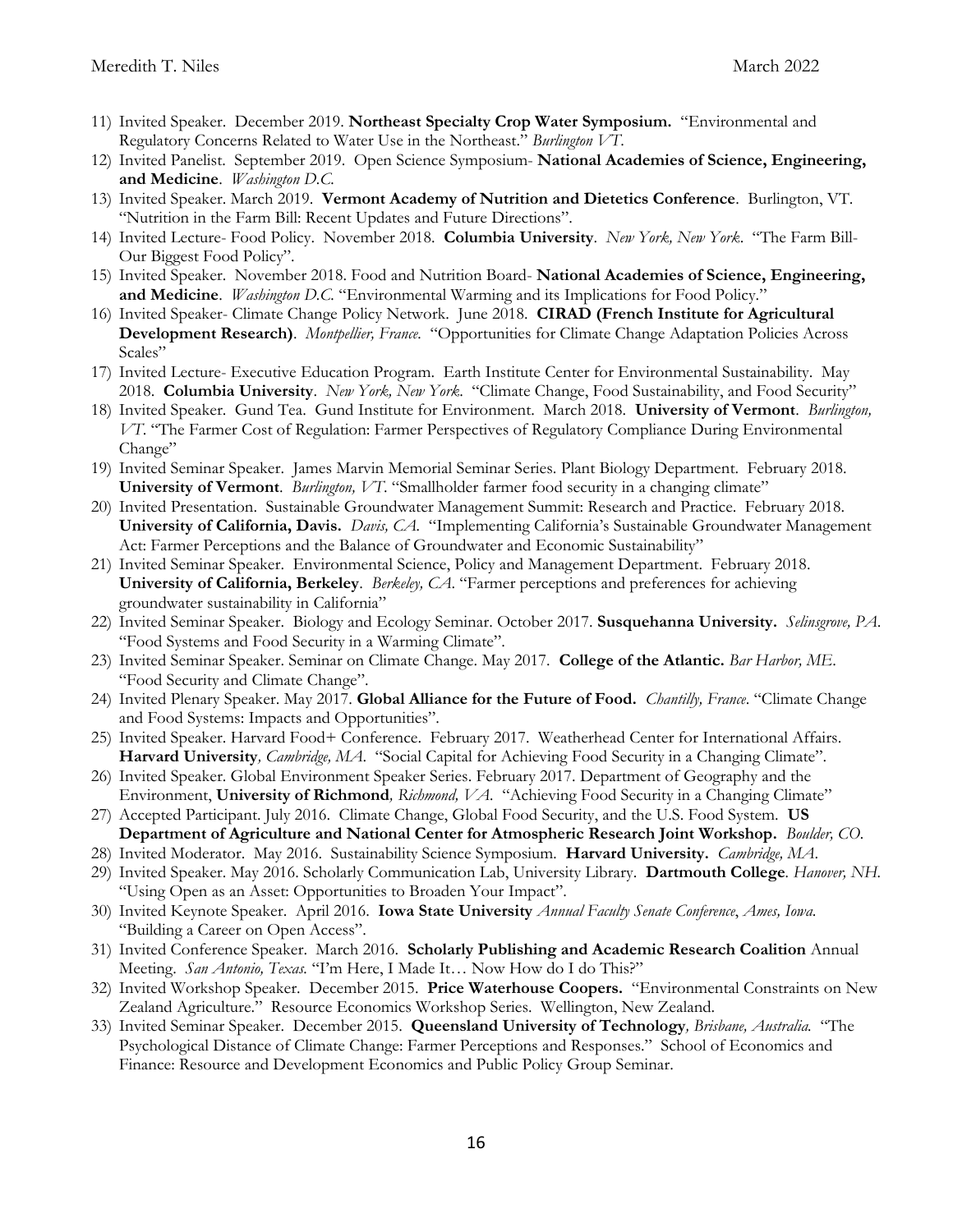- 34) Invited Seminar Speaker. November 2015. **Wageningnen University***, Wageningnen, Netherlands.* "The Psychological Distance of Climate Change: How Farmers Perceive and Respond to Climate Change and its Policies."
- 35) Invited Seminar Speaker. October 2015. **Mitchell Center for Sustainable Solutions, University of Maine,** *Orono, Maine.* "Climate Change and Agriculture: Views from the Farm."
- 36) Invited Keynote Speaker. September 2015. **Conservation Coaches Network (The Nature Conservancy and World Wildlife Fund collaboration)***. Barcelona, Spain,* "Unlocking Behavior Change in Conservation"
- 37) Selected Short Course Participant. **National Center for Socio-Ecological Synthesis (SESYNC).** *Annapolis, MD.* July 2015. "Teaching Socio-Environmental Systems".
- 38) Invited Speaker. April 2015. **Gund Institute of Ecological Economics, University of Vermont,** *Burlington, Vermont*, "The Psychological Distance of Climate Change."
- 39) Invited Lecturer. April 2015. Agribusiness and Food Policy Course, **Harvard University,** *Cambridge, Massachusetts*, "Dairy sustainability in China: A case study of Nestlé's farm training programs."
- 40) Invited Webinar. March 2015. **Switzer Foundation.** "Open Access Research: Opportunities to Broaden your Impact."
- 41) Invited Speaker. November 2014. Open Ambassadors Conference, **Max Planck Institute***, Munich, Germany*, "Talking open access with your colleagues and advisors."
- 42) Invited Panelist. 2014. OpenCon Open Access to Research Conference, **American University School of Law,** *Washington, D.C.,* "Successful student initiatives for open access."
- 43) Invited Workshop Presenter. 2014. National Association of Graduate-Professional Students National Conference, **University of Missouri**, *Columbia, Missouri,* "Developing strategic and effective advocacy initiatives and campaigns."
- 44) Invited Moderator. 2014. **The World Bank***, Washington D.C.* "Generation Open", Kickoff event for International Open Access Week.
- *45)* Selected Participant. 2014-2015. **Harvard University, Kennedy School of Government**, *Cambridge, MA.* "From Harvard Square to the Oval Office", Political Campaign Training Program for Women.
- 46) Invited Workshop Presenter. 2013. Berlin 11 Open Access Student Satellite Conference, **Max Planck Institute,** *Berlin, Germany,* "Institution and national open access advocacy workshop."
- 47) Invited Speaker. 2013. **Right to Research Coalition General Assembly**, *Budapest, Hungary,* "National advocacy strategies for open access policies."
- 48) Invited Speaker. 2013. **Marlborough Research Centre***, Marlborough, New Zealand*, "Understanding Marlborough wine grape grower perspectives and responses to a changing climate and policies."
- 49) Invited Speaker. 2012. Climate Change and California's Water Supply Conference. **UC Davis***. Davis, CA*. "Farmer adaptation to climate change: How farmers perceive impacts and mitigation."
- 50) Invited Monthly Public Lecture. Niles, M.T., J. Abbott, J. Balachowski, S. Chen, C. Cortez. **Tahoe Environmental Research Center. UC Davis***. Incline Village, NV.* "Fragrance chemicals: What's the stink?"
- 51) Invited Lecturer. 2011. Biology Department, **Centre College***, Danville, Kentucky*, "Environmental justice", "Global commerce", "Environmental Economics" (focus on food and agricultural systems, food justice issues)
- 52) Invited Lecturer. 2010. "Conservation management", **UC Davis***, Davis, CA*, "Using social network analysis for effective conservation management."
- 53) Invited Seminar Speaker. 2010. Biology Department, **Susquehanna University***, Selinsgrove, PA*, "The ecology of meat: Why solutions aren't as simple as you think."
- 54) Invited Lecturer. 2010. "Introduction to ecology", **Susquehanna University***, Selinsgrove, PA*, "Governing the commons: Environmental laws with a focus on climate change."
- 55) Invited Lecturer. 2009. "Environmental engineering", **The Catholic University of America***, Washington D.C.*, "Water resources and the need of agriculture and food systems
- 56) Invited Lecturer. 2008. "Honors environmental science and engineering", **The Catholic University of America***, Washington D.C.*, Food sustainability (developed and taught 4 classes related to agriculture and food systems including food justice and access issues and agricultural/food systems sustainability).

## **ACADEMIC CONFERENCE PRESENTATIONS**

\* Indicates a student presenter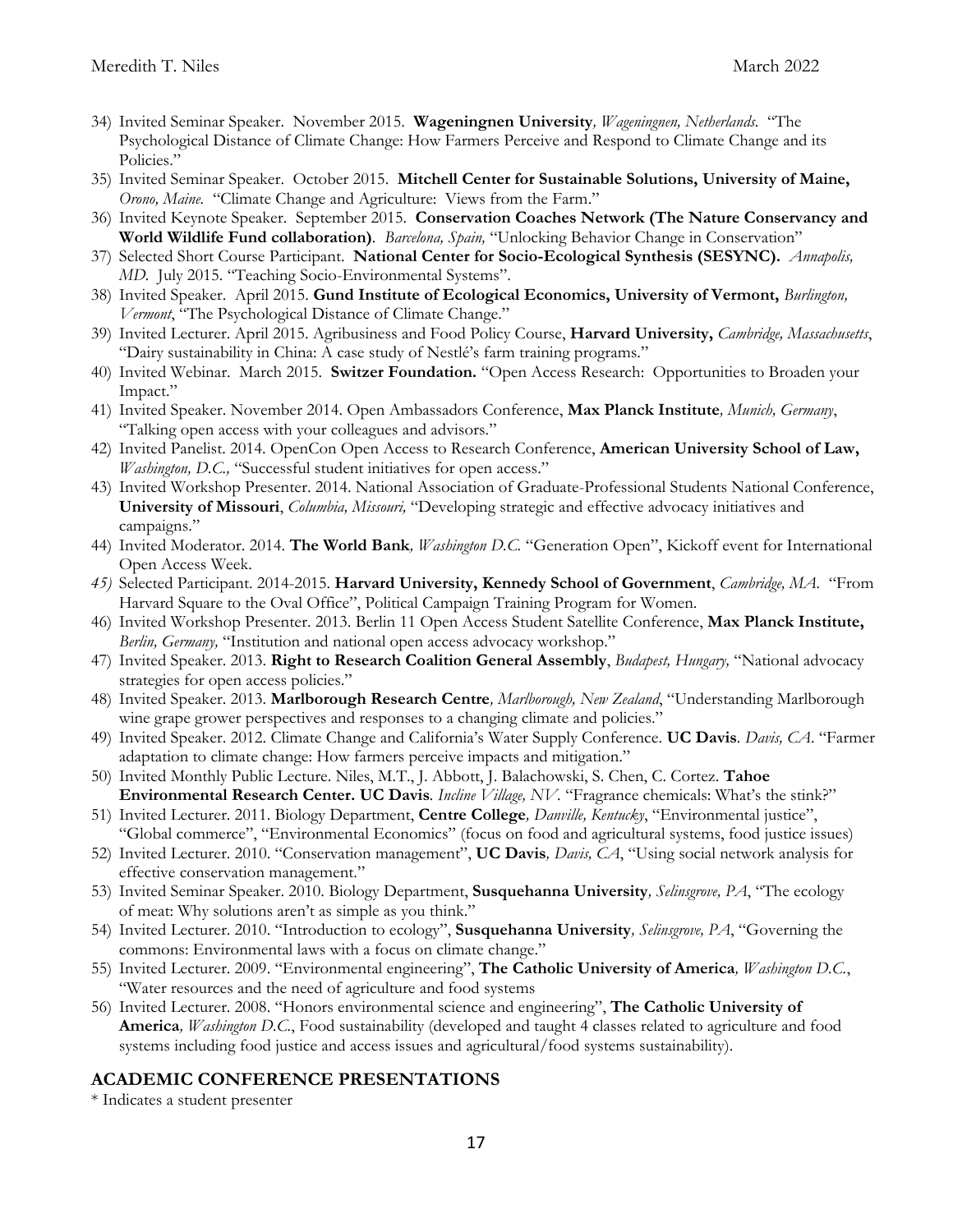- 1) **Niles, M.T**. and G. Han. Farmer perceptions and willingness to participate in carbon markets. Tri Societies Annual Meeting. Oral Presentation. November 2021.
- 2) **Belarmino, E.M.,** Niles, M.T., Neff, R. Food related pro-environmental behaviors during the COVID-19 pandemic. American Public Health Association Annual Meeting. Oral Presentation. Denver, CO. October 2021.
- 3) **Niles, M.T.,** Wirkkala, K., Belarmino, E.H., Bertmann, F. Home food procurement during COVID-19: Impact on food security, diet and mental health outcomes. American Public Health Association Annual Meeting. Poster Presentation. Denver, CO, October 2021.
- 4) Thompson, J., Darby, H., Davis, B., Poffenbarger, H., Myers, R., **Niles, M.T**., Raturi, A., Reberg-Horton, C., Robertson, A., Ryan, M., Thapa, R., Mirsky, S. Visualizing a highly-coordinated, transdisciplinary team for precision sustainable agriculture. International Transdiciplinarity Conference. Poster Presentation. September 2021.
- 5) **Niles, M.T.,** and Hammond-Wagner, C. Safeguarding Water in the West: California Farmer Perceptions and Water Management Behaviors Under the Sustainable Groundwater Management Act. *ASA, CSSA and SSSA International Annual Meetings.* Oral Presentation. Virtual Conference November 2020.
- 6) **Niles, M.T**. Opportunities to Mitigate Climate Change Across the Food System. *ASA, CSSA and SSSA International Annual Meetings.* Oral Presentation. Virtual Conference November 2020.
- 7) Rodriguez-Cruz, L.\*, and **Niles, M.T**. Intended and Actual Adoption of Climate Adaptation Practices after Hurricane Maria." *American Association for the Advancement of Sciences (AAAS)*. Poster Presentation (given by L. Rodriguez Cruz). Seattle, WA. February 2020. (Awarded Best Poster- Social Sciences)
- 8) Guber, D., Wentworth, T., **Niles, M.T.** "Up and Down with Climate: Extreme Weather Events and the Issue-Attention Cycle". *Northeast Political Science Association*. Panel Presentation (given by D. Guber). Philadelphia, PA. November 2019.
- 9) **Niles, M.T**., Ball, J., Nickerson, A. Shift in California farmer's perceptions of climate change following five years of drought. *ASA, CSSA and SSSA International Annual Meetings.* Oral Presentation. San Antonio, TX. November 2019.
- 10) **Niles, M.T**., Horner, C., Chintala, R., Tricarico J. What determines how dairy farmers manage manure? *ASA, CSSA and SSSA International Annual Meetings.* Oral Presentation. San Antonio, TX. November 2019.
- 11) Mueller, N., Gisbert-Queral, M., Henningsen, A., **Niles, M.T**. Decreasing sensitivity of US dairy to temperature and humidity extremes. *American Geophysical Union*. Presentation (given by N. Mueller). San Francisco, CA. December 2019.
- 12) Rodriguez-Cruz, L.\*, and **Niles, M.T**. Puerto Rican farmers' psychological distance of climate change adaptation." *American Association for the Advancement of Sciences*. Poster Presentation (given by L. Rodriguez Cruz). Washington, D.C. February 2019.
- 13) Schattman, R.E., Roesch-McNally, R., Wiener, S., **Niles, M.T.,** Parmentier, B., Cobb, J., Champion, S. "Socioenvironmental synthesis: Exploring the relationship between drought and the risk perceptions of USDA employees." *American Geophysical Union Conference*. Poster Presentation (given by R. Schattman.) Washington, D.C. December 2018.
- 14) Hammond Wagner, C.\*, Shah, S. H.\*, Sanga, U.\*, Park, H.\*, Demange, L.H.M.L.\*, Gueros, C\*., **Niles, M.T.** "Do household capitals mediate agricultural adaptation to hydro-climatic change? A SESYNC graduate pursuit study with evidence form the Indo-Gangetic Plains (India)." *Boundary Spanning: Advances in Socio-Environmental Systems Research Symposium*. Paper Presentation (given by C. Hammond-Wagner). National Socio-Environmental Synthesis Center, Annapolis, MD. June 2018.
- 15) Conrad, Z., **M.T. Niles**, D. Neher, E. Roy, N. Tichenor, L. Jahns. "Relationship between food waste, diet quality, and environmental sustainability." *Nutrition 2018* (Given by Z. Conrad). *Boston, MA*. June 2018.
- 16) Riddle, E.S.\*, **Niles, M.T.,** Nickerson A. "Hunger on campus: prevalence and factors associated with food insecurity in higher education". *Food and Nutrition Conference and Expo*. Poster Presentation (given by E. Riddle). *Burlington, VT* April 2018.
- 17) Pope, L., Bevet, S., **Niles, M.T.** "Behavioral economics in college late night dining". *Food and Nutrition Conference and Expo*. Poster Presentation (given by L. Pope). Washington, DC. April 2018.
- 18) Riddle, E.S\*., **Niles, M.T**., Nickerson A. "Hunger on campus: prevalence and factors associated with food insecurity in higher education". *Vermont Academy of Nutrition and Dietetics Annual Meeting*. Poster Presentation (given by E. Riddle). *Burlington, VT* April 2018.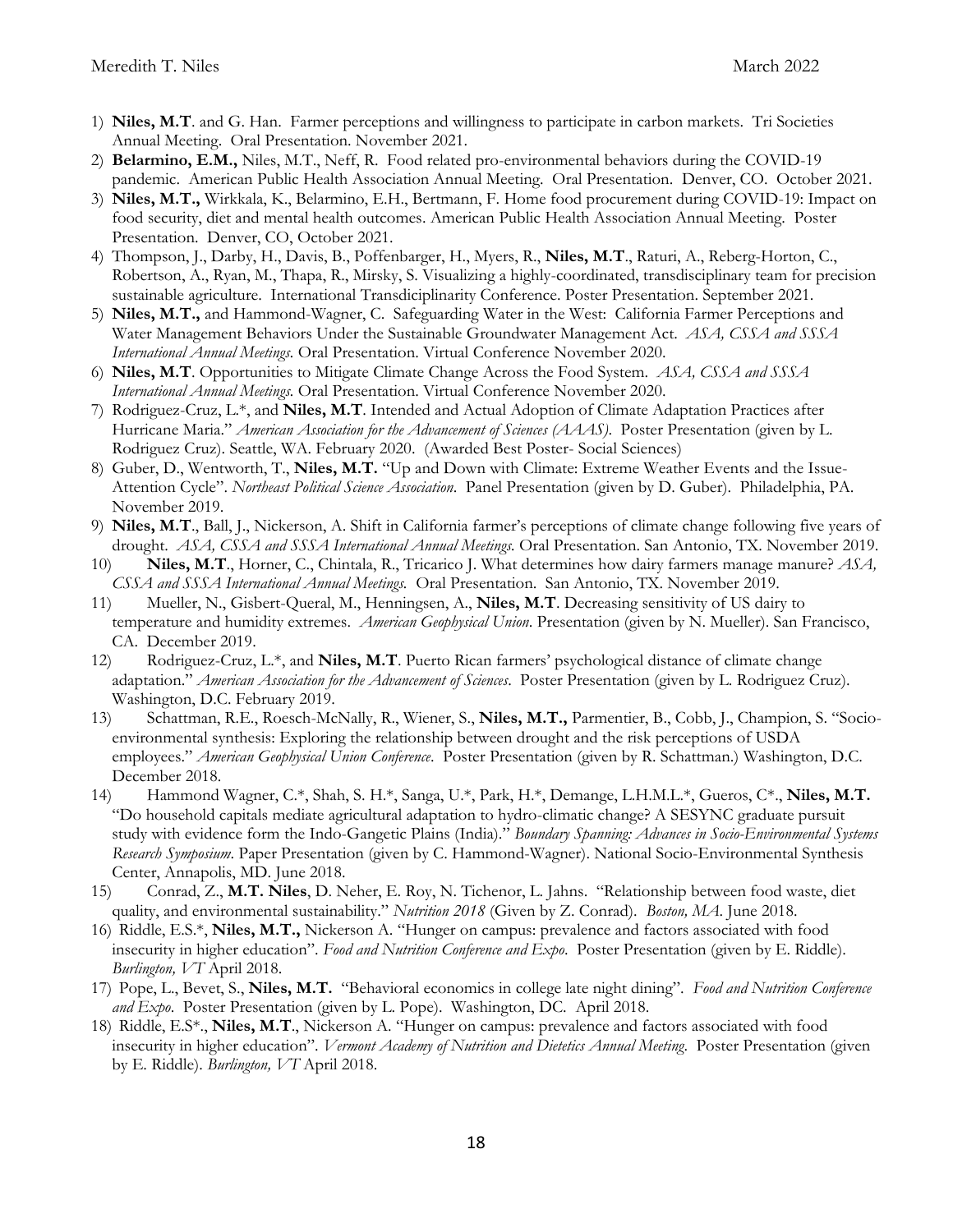- 19) Riddle, E.S.\*, **Niles, M.T**., Nickerson A. "Hunger on campus: prevalence and factors associated with food insecurity in higher education". *University of Vermont Student Research Conference*. Poster Presentation (given by E. Riddle). *Burlington, VT* April 2018.
- 20) Schattman, R., Weiner, S., Roesche McNally, G., **Niles, M.T**. "Climate change beliefs, risk perceptions, and use of climate and weather tools: Reporting evidence from a national FSA and NRCS employee survey". *Soil and Water Conservation Society.* Oral Presentation (given by R. Schattman). *Madison, WI.* July 2017.
- 21) Greenleaf, H\*., Hurley, S., **Niles, M.T**., Caswell, M., Schattman, R. "Using place-based landscape visualizations for stakeholder communication about agricultural adaptation to climate change". *American Water Resources Association Conference- Climate Change Solutions.* Oral Presentation (given by H. Greenleaf). Tysons, VA. June 2017.
- 22) **Niles, M.T**. "Drivers and barriers to farmer adoption of sustainable practices" Bioethics Symposium: Sustainable Dairy Farm". *American Dairy Science Association*.Oral Presentation. *Pittsburgh, PA*. June 2017.
- 23) Rudnick, J.\*, **Niles, M.T**., Lubell, M. "Climate change organization network structures across multiple places and regions" *International School and Conference on Network Science.* Oral Presentation (given by J. Rudnick). *Indianapolis, IN*. June 2017.
- 24) Chriest, A\*., **Niles, M.T**. "Community Food Insecurity Caused or Worsened by Extreme Weather Events Social Capital Helps Mitigate Food Insecurity During and After Climate Shocks". *Future of Food and Nutrition Conference*. Poster Presentation. *Boston, MA*. April 2017.
- 25) Wiltshire, S.W.\*, Stratton, C., Langevin, A., **Niles, M.T**. "Closing Projected Gaps Between Global Food Supply and Demand: Using Evolutionary Computation to Optimize Public Investments to 2050 and Beyond". *Future of Food and Nutrition Conference*. Poster Presentation. *Boston, MA*. April 2017.
- 26) **Niles, M.T.** and M. Brown. "Smallholder Farmer Climate Risks and Resilience: Implications for Food Security" *Society for Risk Analysis.* Oral Presentation. *San Diego, CA.* December 2016.
- 27) **Niles, M.T.** and M. Brown. "Smallholder Farmer Climate Risks and Resilience: Implications for Food Security" *American Geophysical Union.* Oral Presentation (Given by M. Brown). *San Francisco, CA* December 2016.
- 28) Long, R., Ingram, K., Kross, S., **Niles, M.T.,** O'Rourke, D., and Bayless, M. "Bat Conservation in California's Central Valley". *North American Society for Bat Research.* Oral Presentation (given by R. Long). *San Antonio, TX.* October 2016.
- 29) Rudnick, J.\*, **Niles, M.T**., Lubell, M.N. "Organizational Coordination to Build Climate-Smart Food Systems." *POLNET political networks conference*. Poster presentation (given by J. Rudnick). *St. Louis, MO*. June 2016.
- 30) **Niles, M.T**. "Better than the sum of its parts? Communicating and collaborating across disciplines and cultures." Sustainability Science Symposium. *Harvard University*. *Cambridge, MA*. May 2016.
- 31) Rudnick, J.\*, **Niles, M.T.,** Lubell, M.N. "Network structures among climate change agriculture support organizations in East Africa." Poster Presentation (given by J. Rudnick*). American Association of Geographers Conference. San Francisco, CA.* April 2016.
- 32) **Niles, M.T.,** J. Salerno, M. Lubell. "Farmers and Climate Change". Oral Presentation (given by M. Lubell). *American Geophysical Union Conference. San Francisco, CA*. December 2015.
- 33) **Niles, M.T**. and J. Salerno. "Climate shocks and food security of smallholder farmers." Oral Presentation. *Ecological Society of America Conference. Baltimore, MD.* August 2015.
- 34) Garrett, R., **M.T. Niles**, J. Gil, J. Valentim. "Enabling conditions for integrated crop and livestock systems the United States, Brazil, and New Zealand: A comparative analysis of incentives and barriers across three regions." *World Congress on Integrated Crop-Livestock-Forest Systems (WCCLF) and the 3rd International Symposium on Integrated Crop-Livestock Systems (ICLS3)* - *Brasilia, Brazil* on July 12-17, 2015
- 35) **M.T. Niles**. "Achieving climate cooperation among farmers". Oral Presentation. *International Society for the Study of the Commons Conferenc*e. *Alberta, CN*. May 2015.
- 36) **Niles, M.T.** "How do farmers view climate change and its challenges? Poster Presentation. *American Association for the Advancement of Science Conference. San Jose, CA.* February 2015.
- 37) **Niles, M.T.** "Achieving global and local climate change cooperation among New Zealand and California farmers." Oral Presentation. *Society for Human Ecology International Conference. Bar Harbor, ME.* October 2014.
- 38) **Niles, M.T.** "How could we do better?" Panelist. Innovation for vulnerable farmers: Drought and water scarcity adaptation technologies. *Harvard University. Cambridge, MA*. September 2014.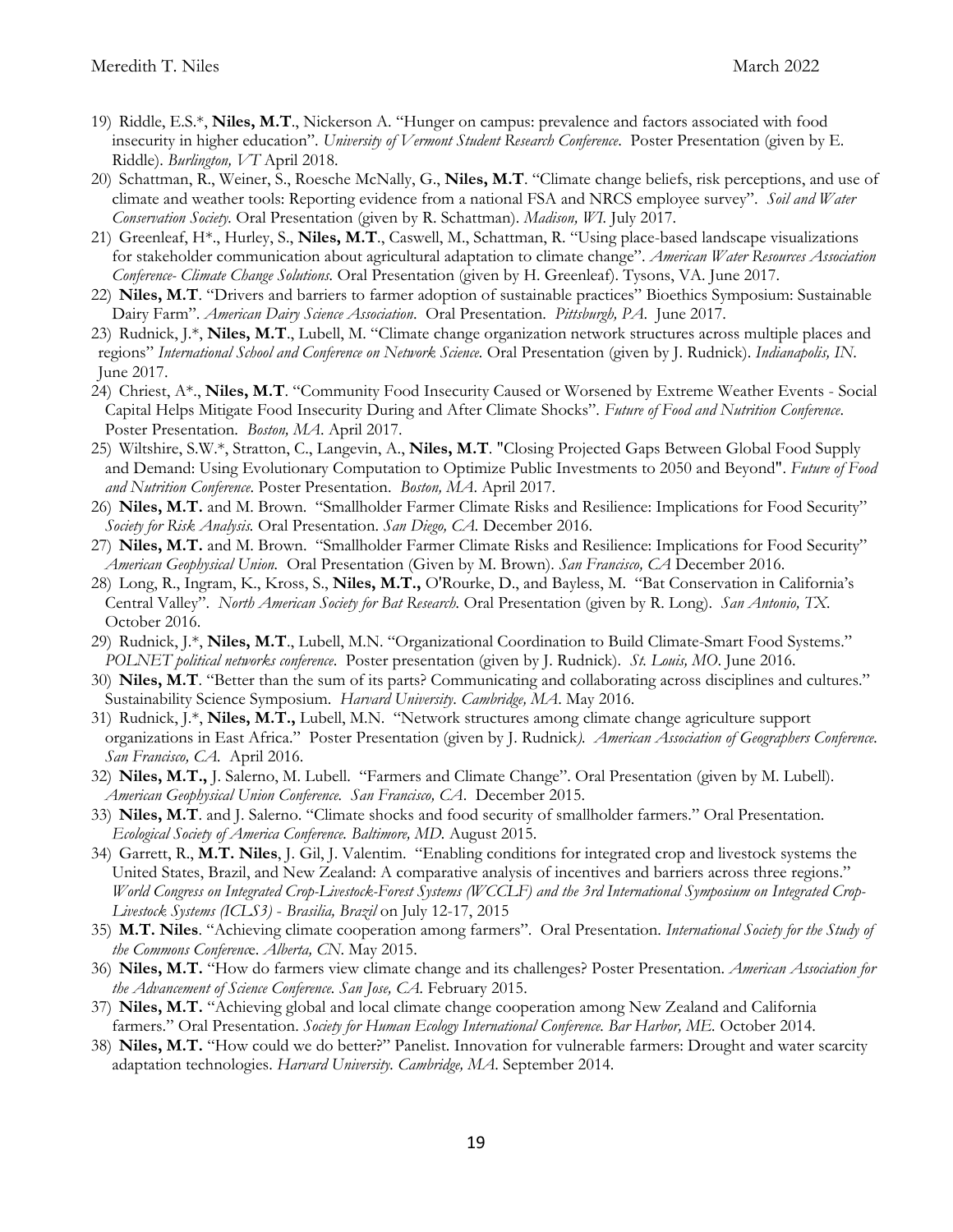- 39) **Niles, M.T.** and M. Lubell. "How climate change policy perceptions affect climate attitudes and behaviors in agricultural systems in New Zealand and California." Oral Presentation. *Midwest Political Science Association Annual Meeting. Chicago, IL.* April 2014.
- 40) **Niles, M.T.,** M. Lubell, M. Brown. "How limiting factors drive agricultural adaptation to climate change." Poster Presentation. *American Association for the Advancement of Sciences Annual Meeting. Chicago, IL.* February 2014.
- 41) **Niles, M.T.**, M. Brown, R. Dynes, M. Lubell. "Understanding New Zealand and California farmer attitudes towards climate policy." Oral Presentation. *New Zealand Climate Change Conference. Palmerston North, New Zealand*. May 2013.
- 42) **Niles, M.T.**, M. Brown, R. Dynes, M. Lubell. "Present and potential future adoption of agricultural mitigation and adaptation practices of New Zealand farmers." Oral Presentation. *New Zealand Climate Change Conference. Palmerston North, New Zealand*. May 2013.
- 43) **Niles, MT.**, M Brown, R. Dynes, M. Lubell. "Not everyone believes in climate change." Poster Presentation. *New Zealand Climate Change Conference. Palmerston North, New Zealand.* May 2013.
- 44) **Niles, M.T.**, M. Lubell, V.R. Haden, L. Jackson. "Climate change policy adaptation among California farmers." Poster Presentation. *Climate Smart Agriculture Conference. UC Davis. Davis, CA.* March 2013.
- 45) **Niles, M.T.**, M. Lubell, V.R. Haden, L. Jackson. "Climate change policy adaptation among California farmers." Poster Presentation. *American Association for the Advancement of Sciences. Boston, MA*. February 2013.
- 46) **Niles, M.T.**, M. Lubell, V.R. Haden, L. Jackson. "Climate change policy adaptation among California farmers." Poster Presentation. *California Climate Change and Agriculture Annual Conference. UC Davis. Davis, CA.* February 2013.
- 47) **Niles, M.T.**, M. Brown, R. Dynes, M. Lubell. "The New Zealand emissions trading scheme and farmer decision making." Oral Presentation. *Soil Science, Agronomy and Crop Science Societies Annual Meeting. Cincinnati, Ohio.* October 2012.
- 48) M. Lubell, V. Haden, **M.T. Niles**, J. Perlman, L. Jackson. *"*Global perspectives and local impacts: Mitigation, adaptation, and agricultural decision-making." Oral Presentation. *Midwest Political Science Association Annual Meeting. Chicago, IL.* April 2012.
- 49) **Niles, M.T.**, V.R. Haden, M. Lubell, L. Jackson. "Global perspectives and local impacts: Farmers' climate change perceptions and adoption of climate practices in California." Poster Presentation. *Planet under Pressure Conference. London, UK.* March 2012.
- 50) **Niles, M.T.** "The effect of local and global climate attitudes on farmer adoption of mitigation and adaptation practices." Poster Presentation. *American Association for the Advancement of Sciences. Vancouver, CN.* February 2012.
- 51) **Niles, M.T.**, M. Brown, M. Lubell. "Can policies cause agriculture to adopt climate change practices? A case study of the New Zealand emissions trading scheme". Oral Presentation. *Agriculture, Food and Human Values Conference. Missoula, MT.* June 2011.
- 52) **Niles, M.T.** "Social network analysis for monitoring and evaluation in natural resource management." Oral Presentation. *UC Davis Ecology Symposium. Davis, CA*, February 2011.
- 53) **Niles, M.T.**, M. Brown, M. Lubell. "Industry perspectives of climate change policies: Agriculture in the New Zealand emissions trading scheme." Poster Presentation. *Governor's Global Climate Summit. UC Davis. Davis, CA.* November 2010.
- 54) Jackson, L., V.R. Haden, D. Purkey, V. Mehta, H. Lee, D. Sumner, S. Wheeler, M. Tomuta, A. Hollander, A. O'Geen, B. Orlove, M. Lubell, J. Perlman, **M.T. Niles**. "Local agricultural strategies for mitigating and adapting to climate change in California: A case study from Yolo County." Poster Presentation. *Governor's Global Climate Summit. UC Davis. Davis, CA.* November 2010.

## **INVITED OUTREACH PRESENTATIONS**

- 1) **Niles, M.T**. "California farmer perspectives of the Sustainable Groundwater Management Act". Invited Speaker. *California Groundwater Leadership Forum*. September 2020.
- 2) **Niles, M.T**. "Vermont Household Responses to Food Waste and Policies". Invited Keynote Speaker. *Composting Association of Vermont*- Vermont Organics Recycling Summit. August 2020.
- 3) **Niles, M.T**. "Vermonter Perceptions and Responses to Food Waste". Invited Speaker. *New York State Association For Solid Waste Management Annual Meeting.* Lake Placid, NY October 2018.
- 4) **Niles, M.T**. "Food Waste in Vermont Households: Current and Future Behaviors". Invited Speaker. *Universal Recycling Stakeholder Group. Vermont Agency of Natural Resources.* Monthly Meeting, Berlin, VT. September 2018.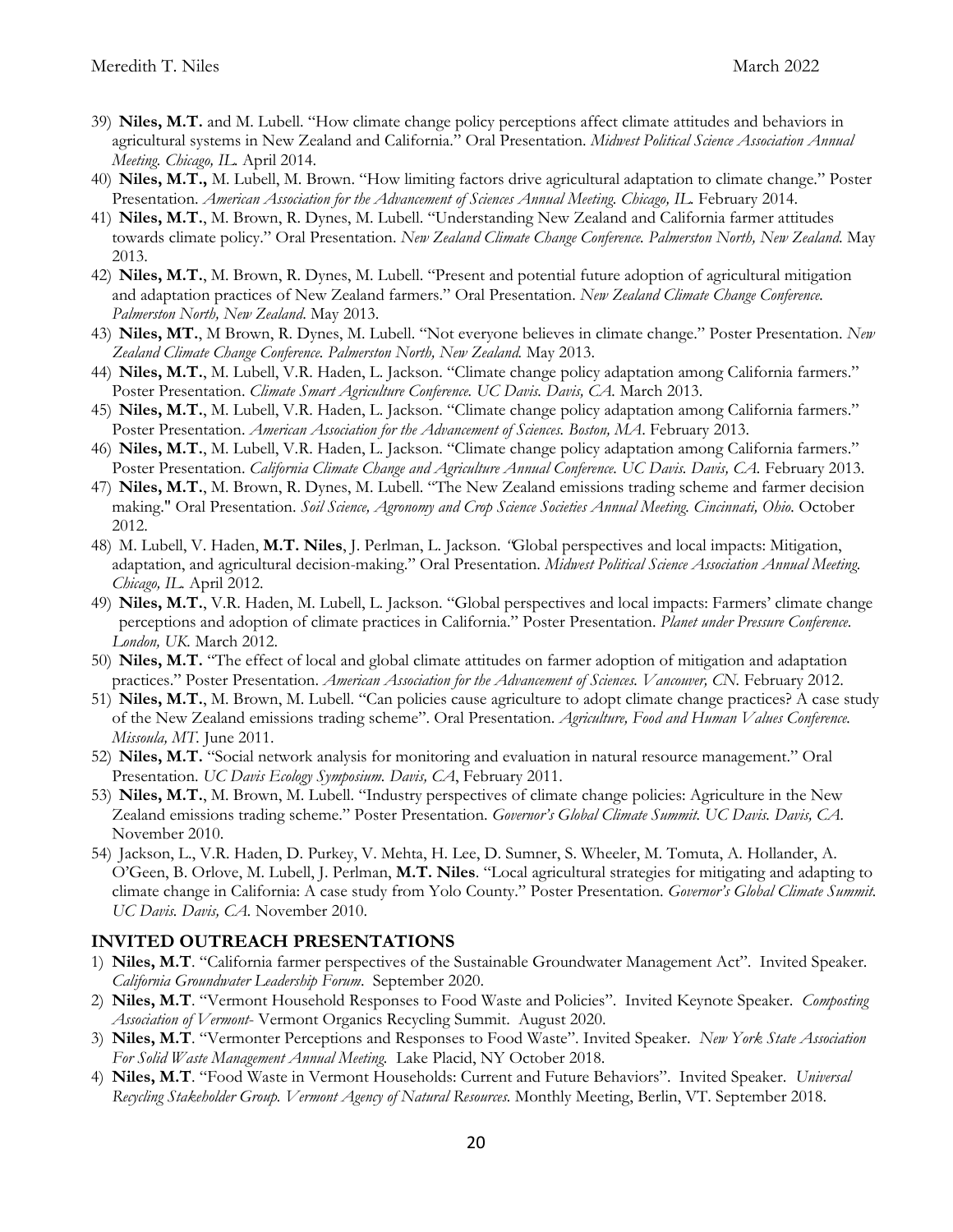- 5) **Niles, M.T**. "Beyond our Farm Gates: Impact of Climate Change on U.S. Agriculture". Invited Speaker. *Poulin Grain Dairy Annual Meeting. Colchester, VT.* October 2016.
- 6) **Niles, M.T**. "Beyond our Farm Gates: Impact of Climate Change on U.S. Agriculture". Invited Keynote. *Vermont Feed Dealers Association. Stowe, VT*. October 2016.
- 7) **Niles, M.T.** "The true cost of food". Invited Panelist. *Cooking for Solutions Conference at the Monterey Bay Aquarium. Monterey, CA.* May 2010.
- 8) **Niles, M.T.** "How can food dollars influence climate change action?" Invited Speaker. *California Certified Organic Farmers Annual Conference. Chico, CA.* February 2010.
- 9) **Niles, M.T.** "The current state of genetically-modified crops and their potential to combat climate change." Invited Speaker. *California Climate Change and Agriculture Summit. UC Davis. Davis, CA.* October 2009.
- 10) **Niles, M.T.** "Reducing foodprints: The role of meat in climate change." Invited Speaker. *Chefs Collaborative Summit. Chicago, IL.* September 2009.
- 11) **Niles, M.T.** Youth Delegate, Kellogg Food and Society Conference. San Jose, CA. April 2009.
- 12) **Niles, M.T.** "Reducing carbon foodprints: What the government is demanding, the public expects and the industry can do." *Natural Products West Expo, Responsible Packaging Forum. Anaheim, CA.* March 2009.

## **SELECTED MEDIA INTERVIEWS AND FEATURES**

National and International:

- **Civil Eats**, March 23, 2021. 20 Hotspots to start fixing nitrogen pollution in agriculture.
- **BBC Newsday**. January 2021. (Live radio interview). How climate change is affecting kids' nutrition.
- **Forbes**, January 2021. Climate change pushing up child malnutrition levels, finds 19-country study.
- Daily Mail, January 2021. Climate change worsens child malnutrition: study
- The Telegraph, January 2021. Climate change is leaving children with less to eat.
- **National Public Radio**, All Things Considered. November 2020. Farmers are Warming Up to the Fight [against Climate Change.](https://www.npr.org/2020/11/20/936603967/farmers-are-warming-up-to-the-fight-against-climate-change)
- **[Healio](https://www.healio.com/news/primary-care/20200427/health-impact-of-unemployment-during-covid19-pandemic)**, April 2020. Health impact of unemployment during COVID-19 pandemic
- **[Health News Digest](http://www.healthnewsdigest.com/news/Virus0/Food-Insecurity-in-Vermont-Has-Risen-33-During-Pandemic.shtml)**, April 2020. Food Insecurity in Vermont Has Risen 33% During Pandemic
- **The Takeaway (WNYC NPR Studios),** September 10, 2019. [What is the United States doing about food](https://www.wnycstudios.org/podcasts/takeaway/segments/united-states-food-waste)  [waste?](https://www.wnycstudios.org/podcasts/takeaway/segments/united-states-food-waste)
- **New York Times,** September 8, 2019. [The world wastes tons of food. A grocery happy hour is one answer.](https://www.nytimes.com/2019/09/08/business/food-waste-climate-change.html?module=inline)
- **Times Higher Education,** July 27, 2019. [Academics think, 'others value journal prestige and metrics, not](https://www.timeshighereducation.com/news/academics-think-others-value-journal-prestige-and-metrics-not-me)  [me'](https://www.timeshighereducation.com/news/academics-think-others-value-journal-prestige-and-metrics-not-me)
- **Newsweek**, May 13, 2018. [Americans Waste 150,000 Tons of Food Every Day](http://www.newsweek.com/americans-waste-150000-tons-food-every-day-thats-pound-person-892411)—That's a Pound Per [Person](http://www.newsweek.com/americans-waste-150000-tons-food-every-day-thats-pound-person-892411)
- **Fox News**, April 20, 2018. Healthy People Waste the Most Food, Study Finds. Story appeared on the websites of at least 30 Fox affiliates
- **USA Today**, April 19, 2018. [Americans waste an astounding amount of food](https://www.usatoday.com/story/news/health/2018/04/19/americans-waste-huge-quantity-food-healthy-eaters-worst-culprits/531495002/)  and healthy eaters are the [worst.](https://www.usatoday.com/story/news/health/2018/04/19/americans-waste-huge-quantity-food-healthy-eaters-worst-culprits/531495002/) Story also appeared in at least 40 other outlets via the USA Today Network.
- Food & Wine, April 19, 2018. [Here's How Much Food You're Wasting Everyday](https://www.foodandwine.com/news/how-much-food-youre-wasting-everyday)
- **Mother Jones**, April 18, 2018. [A New Study Shows the Stunning Amount of Food People Toss in the](https://www.motherjones.com/food/2018/04/a-new-study-shows-the-stunning-amount-of-food-people-toss-in-the-garbage-every-day/)  [Garbage Every Day](https://www.motherjones.com/food/2018/04/a-new-study-shows-the-stunning-amount-of-food-people-toss-in-the-garbage-every-day/)
- **CBS News**, April 18, 2018. [American Waste Nearly a Pound of Food Each Day](https://www.cbsnews.com/news/americans-waste-nearly-a-pound-of-food-each-per-day-study-finds/)
- Washington Post, April 18, 2018. The staggering environmental footprint of all the food that we just [throw in the trash.](https://www.washingtonpost.com/news/energy-environment/wp/2018/04/18/americans-waste-about-a-quarter-of-the-food-they-buy-and-the-environmental-consequences-are-staggering/?utm_term=.f7302ff25986) Story appeared in at least 20 other sites via the Washington Post newswire
- Reuters, Top 10 Stories. November 27, 2017. [Cash is best when tackling hunger caused by drought: study](https://www.reuters.com/article/us-farming-food-livelihoods/cash-is-best-when-tackling-hunger-caused-by-drought-study-idUSKBN1DR1GB)

Regional:

- **VTDigger,** June 2021. Vermonters gardened, foraged and hunted more during the pandemic, study says.
- **[VtDigger,](https://vtdigger.org/2020/04/20/food-insecurity-up-in-vermont-during-pandemic-uvm-survey-finds/)** April 2020. Food insecurity up in Vermont during pandemic, UVM survey finds.
- **[Vermont Edition, Vermont Public Ra](https://www.vpr.org/post/rising-food-insecurity-and-hunger-relief-amid-pandemic#stream/0)dio** (Live guest). April 2020. Rising Food Insecurity And Hunger Relief Amid The Pandemic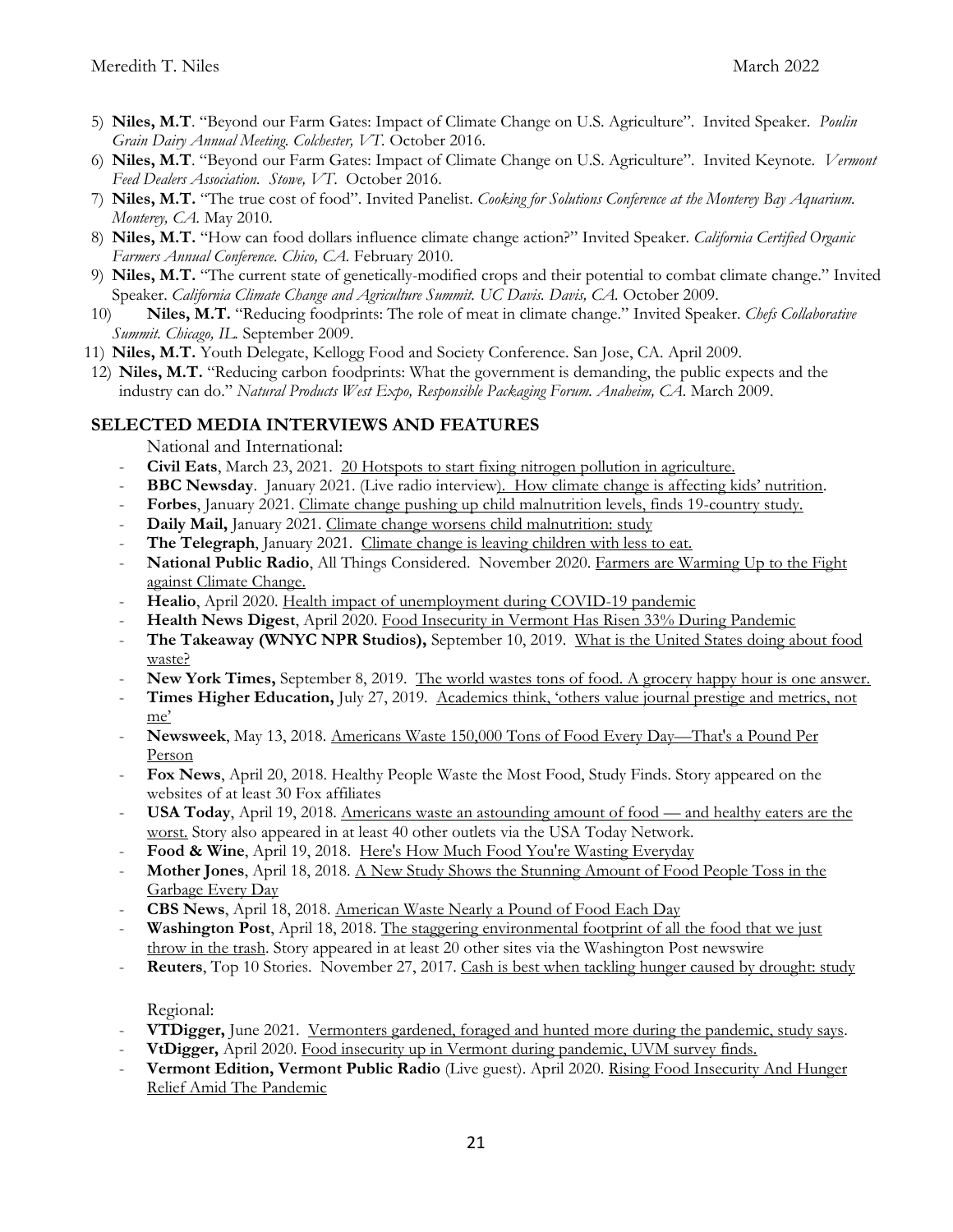- **Vermont Public Radio,** January 22, 2020. [Vermonters want to keep food waste out of landfills-](https://www.vpr.org/post/vermonters-want-keep-food-waste-out-landfills-they-just-dont-want-pay-it#stream/0) they just [don't want to pay for it.](https://www.vpr.org/post/vermonters-want-keep-food-waste-out-landfills-they-just-dont-want-pay-it#stream/0)
- **Feedstuffs,** July 12, 2019. [Benefits of sheep grazing systems examined.](https://www.feedstuffs.com/news/benefits-sheep-grazing-systems-examined)
- **Seven Days**, June 11, 2019. [UVM Researchers study benefit of sheep grazing at Shelburne Vineyard.](https://www.sevendaysvt.com/vermont/uvm-researchers-study-benefit-of-sheep-grazing-shelburne-vineyard/Content?oid=27712145)
- **Seven Days**, April 24, 2019. [A Consideration of Food Waste: How Much Are You Throwing Away?](https://www.sevendaysvt.com/vermont/a-consideration-of-food-waste-how-much-are-you-throwing-away/Content?oid=27311290)
- **WCAX Burlington,** February 18, 2019. How [serious of a problem is food insecurity at UVM?](https://www.wcax.com/content/news/How-serious-of-a-problem-is-food-insecurity-at-UVM-506008421.html)
- **Vermont Public Radio, Vermont Edition**, October 30, 2018. (Live interview). [How our food choices](http://digital.vpr.net/post/how-our-food-choices-can-affect-climate-change)  [can affect climate change](http://digital.vpr.net/post/how-our-food-choices-can-affect-climate-change)

### Additional research featured in:

*Vermont Public Radio, Science Daily, Reuters, Scientific American, Huffington Post, MSN Money, Inside Higher Ed, New Zealand Herald, New Zealand Dominion Post, Climate Wire, Radio New Zealand, Capital Public Radio, Maryland Public Radio, Environmental News Network, E Magazine, Atlanta Journal Constitution, Santa Monica Daily Press, The Harvard Crimson, Political Affairs Magazine, Futurity, North Bay Public Media*

## **UNIVERSITY SERVICE**

### **University of Vermont:**

- 2021 Search Committee Member, Director Food Systems Research Center
- 2020 Search Committee Member, Associate Dean and Director of Extension
- 2020 Faculty member, Society for the Advancement of Chicanos, Hispanics, and Native Americans in Science
- 2019- ARS Center for Food Systems Research Steering Committee
- 2018- Selection Committee, Gund Fellows, Gund Institute for Environment
- 2017- President, Phi Beta Kappa
- 2017- Chair, Collections Subcommittee, Library Advisory Committee
- 2017-2020 Co-Chair Food Insecurity Working Group (helped develop, implement and solely analyzed two rounds of UVM food security surveys ( $n = 2,200$ ) on campus among students, staff and faculty)
- 2017- Reviewer, Summer Undergraduate Research Fellowship
- 2016- Library Advisory Committee
- 2016- Food Systems Major Advisor, Nutrition/Food Sciences Concentration
- 2016- Food Systems Undergraduate Advisory Committee
- 2016- Comprehensive Exam Member, Food Systems PhD Students
- 2015-2020 Admissions Committee, Food Systems Graduate Program, University of Vermont
- 2017- 19 Faculty Advisor, Feel Good
- 2017-18 Search Committee Member, NFS Public Health Nutrition Position
- 2017-18 Faculty Member, Real Food Challenge Group
- 2016-17 Phi Beta Kappa Selection Committee, University of Vermont
- 2016 Moderator, Lieutenant Governor Candidate Forum, United Academics, April 2016.

## **University of California, Davis:**

- 2013 Legislative Liaison, University of California Student Association Board of Directors
- 2013 UC Davis Student Representative, Committee for the Next UC President
- 2013 Chancellor's Post-Incident Review Committee Member
- 2012-13 External Chair, Government and Legislation, Graduate Student Association
- 2012-13 Co-Chair, Policy Committee, Society for Conservation Biology
- 2011 Conference Co-Director, "The Business of Ecology: Private Sector and Academic Collaborations"
- 2010-12 Executive Committee, Russell Ranch Research Facility
- 2009-12 External Board Member, Agricultural Sustainability Institute
- 2009-11 Co-Chair, Ecology Graduate Student Association
- Organizing Committee, Symposium on Sustainable Food and Agriculture

## **ACADEMIC SERVICE**

2014- Board of Directors, Public Library of Science (PLOS)